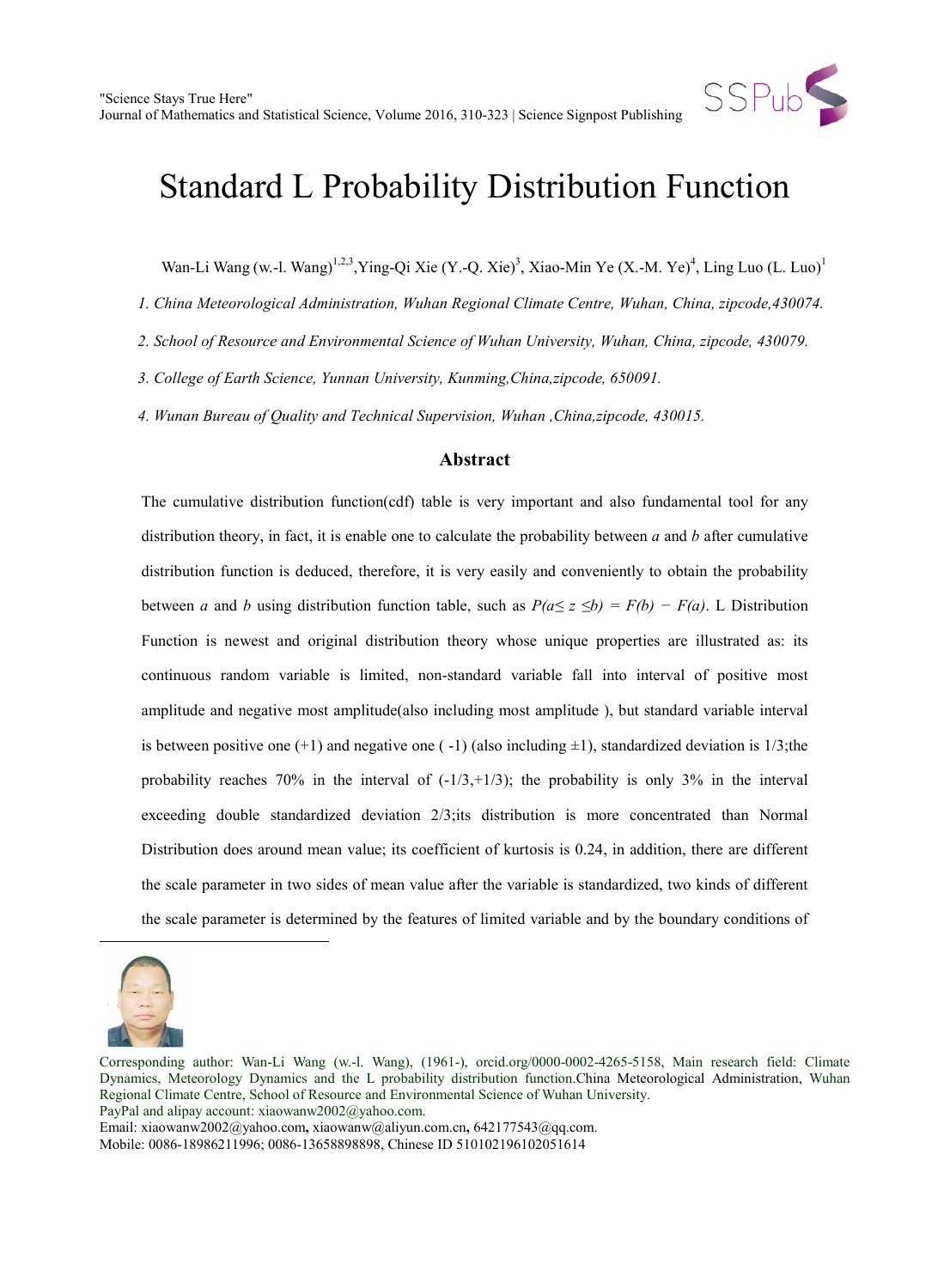distribution equations when continuous random variable is equal to maximum and minimum respectively .

*Keywords***:** Cumulative distribution function (cdf) table, compute probability, application of probability, amount of probability, equipment of statistical calculating.

#### **1. Introduction**

The standardized L Distribution Function is showed as  $F(u) = \frac{1}{u} \ln |u| + |du|$ *t F u u*  $\left(1\right)^2$ 1  $\ln\left( \frac{1}{2} \right)$  $(u) = \frac{1}{4} \int_{-1}^{u}$  $\overline{\phantom{a}}$ J  $\left(\frac{1}{\cdot}\right)$  $\setminus$  $=\frac{1}{4}\int_0^u \ln\left(\frac{1}{u}\right) dt$ ,  $(-1 \le u \le 1)$ . In the interval of (−1≤ *u* ≤ 0), continuous random variable *X* is standardized (0, 1) variable as *A A X*  $t = \frac{X - X_A}{Y}$ , In the interval of  $(0 \le u \le 1)$ , the continuous random variable X is standardized  $(0, 1)$  variable as *X*  $t = \frac{X - X_A}{X}$ . Here *X* denotes the continuous random variable,  $X_A$  is the averaged variable or mean. Additionally, standardized (0, 1) variable may be also expressed as  $t = \frac{\theta}{\theta_{14}}$  in other way, there  $\theta$  is the *M* continuous random variable,  $\theta_M$  is maximum of amplitude. Generally, standardized (0, 1) variable is illustrated as ξ  $t = \frac{X - \overline{X}}{Z}$ , Here  $\overline{X}$  is parameter of the location,  $\xi$  is called scale-parameter, *X* denotes the continuous random variable. in the interval of  $(-1 \le u \le 0)$ ,  $\xi$  scale-parameter is just equal to  $\overline{X}$ parameter of the location, thus standardized (0, 1) variable is presented as  $t = \frac{1}{\overline{X}}$  $t = \frac{X - \overline{X}}{\overline{X}}$ , similarly, in the interval of  $(0 \le u \le 1)$ ,  $\xi$  scale-parameter is just equal to the continuous random variable *X* itself, therefore, standardized (0, 1) variable becomes *X*  $t = \frac{X - \overline{X}}{X}$ . For instance, in the interval of  $(-1 \le u \le 0)$ , ξ scale-parameter is just equal to the location parameter *E* (evaporation) when the Deficient of Precipitation Evaporation (*P−E*) is studied, so standardized (0, 1) variable is changed into *<sup>E</sup>*  $t = \frac{P - E}{E}$  as well. In the same method, in the interval of  $(0 \le u \le 1)$ ,  $\xi$  scale-parameter is just equal to the continuous random variable *P* (precipitation) itself, obviously, at this time standardized (0, 1) variable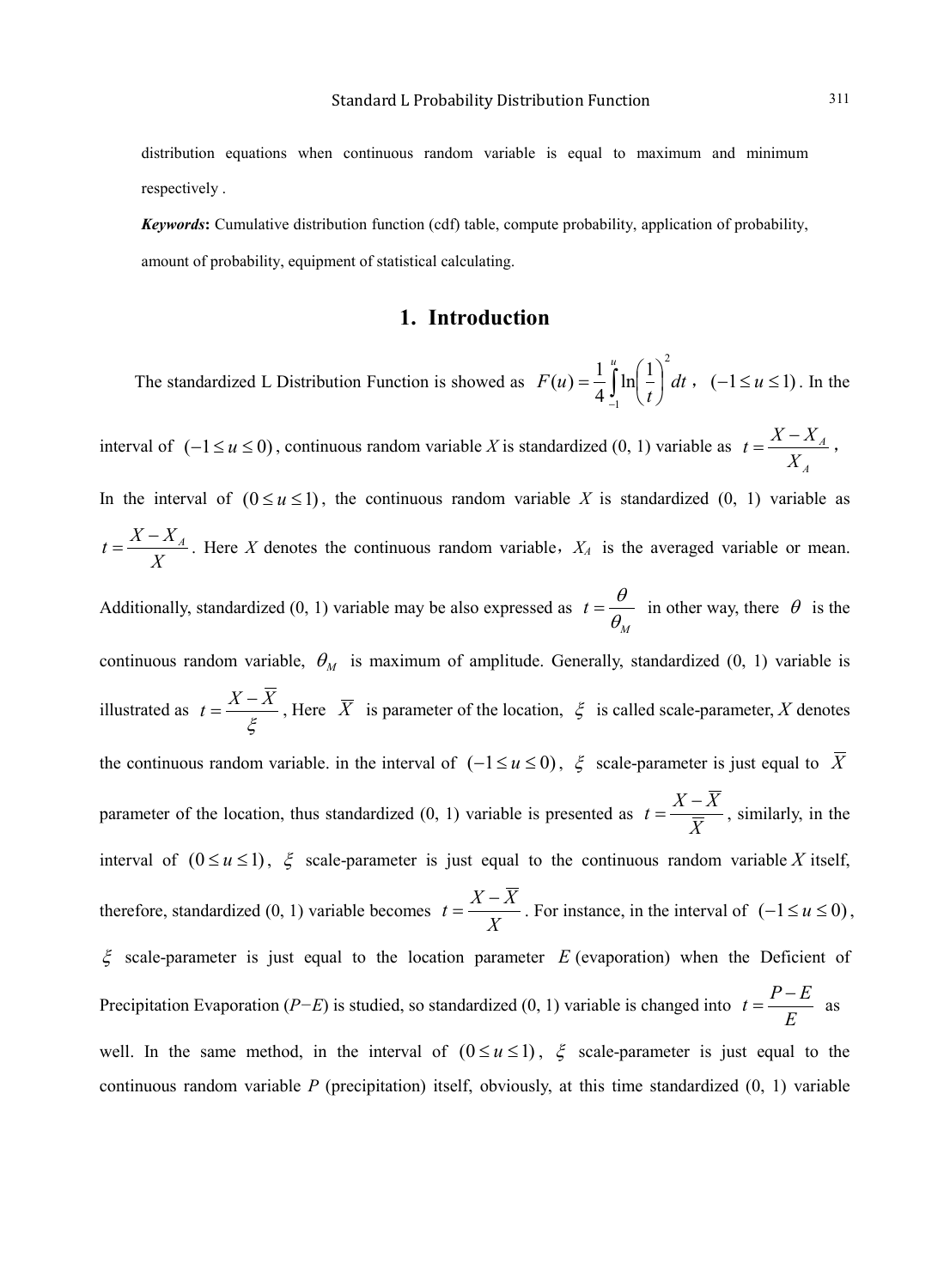should be *P*  $t = \frac{P - E}{R}$  in the context of same precondition. For studying this kind variable ( $X - \overline{X}$ ) of anomaly from mean (normal or expected state), parameter of the location is the mean (normal or expected state)  $\overline{X}$ , but  $\xi$  scale-parameter is divided into two situation to be considered, firstly, in the interval of  $(-1 \le u \le 0)$ ,  $\xi$  scale-parameter is just equal to the location parameter  $\overline{X}$  (the mean or normal or expected state), then, standardized (0, 1) variable is written as *X*  $t = \frac{X - \overline{X}}{\overline{X}}$ ; secondly, in the interval of  $(0 \le u \le 1)$ ,  $\xi$  scale-parameter is just equal to the continuous random variable X itself, of course, the standardized (0, 1) variable is marked as *X*  $t = \frac{X - \overline{X}}{X}$ . Finally, The L Distribution Function Table of 1% accuracy degree is formed when the standardized (0, 1) variable gets different value from 0 to 1 within 100 same interval; The L Distribution Function Table of 0.1% accuracy degree is formed when the standardized (0, 1) variable gets different value from 0 to 1 within 1000 same interval ; the standardized (0, 1) variable is deal with using L'Hopital's Rule when it obtain 0 value. Bellow is formula of the standardized (0, 1) of The L Distribution Function

$$
F(u) = \frac{1}{4} \left\{ \left[ u \ln \left( \frac{1}{u} \right)^2 + 2u \right] + 2 \right\}, \quad (-1 \le u \le 1)
$$

### **2. Standard L Distribution Function Table I (1%) (Degree of Accuracy is 1**

**Percent)**

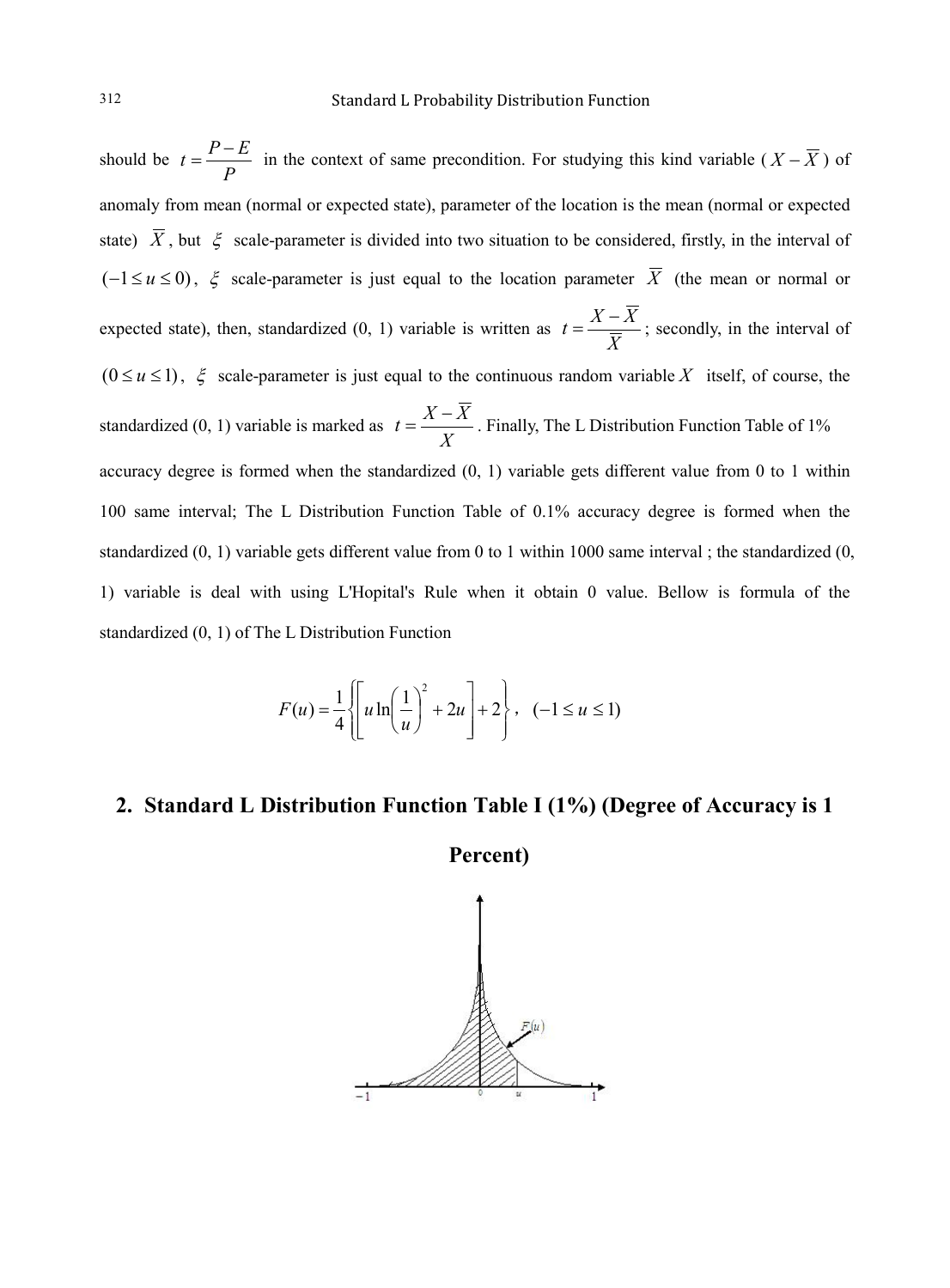| u   | 0.00           | 0.01           | 0.02           | 0.03            | 0.04           | 0.05           | 0.06           | 0.07            | 0.08           | 0.09           | $\boldsymbol{u}$ |
|-----|----------------|----------------|----------------|-----------------|----------------|----------------|----------------|-----------------|----------------|----------------|------------------|
|     |                |                |                |                 |                |                |                |                 |                |                |                  |
| 0.0 | 0.500000       | 0.528026       | 0.549120       | 0.567598        | 0.584378       | 0.599893       | 0.614402       | 0.628074        | 0.641029       | 0.653358       | 0.0              |
| 0.1 | 0.665129       | 0.676400       | 0.687216       | 0.697614        | 0.707628       | 0.717284       | 0.726607       | 0.735616        | 0.744332       | 0.752769       | 0.1              |
| 0.2 | 0.760944       | 0.768868       | 0.776554       | 0.784013        | 0.791254       | 0.798287       | 0.805120       | 0.811760        | 0.818215       | 0.824492       | 0.2              |
| 0.3 | 0.830596       | 0.836533       | 0.842309       | 0.847929        | 0.853398       | 0.858719       | 0.863897       | 0.868937        | 0.873841       | 0.878614       | 0.3              |
| 0.4 | 0.883258       | 0.887778       | 0.892173       | 0.896454        | 0.900616       | 0.904664       | 0.908602       | 0.912430        | 0.916153       | 0.919771       | 0.4              |
|     |                |                |                |                 |                |                |                |                 |                |                |                  |
| 0.5 | 0.923287       | 0.926703       | 0.930021       | 0.933243        | 0.936370       | 0.939405       | 0.942349       | 0.945204        | 0.947971       | 0.950652       | 0.5              |
| 0.6 | 0.953248       | 0.955760       | 0.958191       | 0.960541        | 0.962812       | 0.965004       | 0.967120       | 0.969160        | 0.971125       | 0.973017       | 0.6              |
| 0.7 | 0.974836       | 0.976584       | 0.978261       | 0.979869        | 0.981409       | 0.982881       | 0.984286       | 0.985625        | 0.986900       | 0.988110       | 0.7              |
| 0.8 | 0.989257       | $0.9^{2}03420$ | $0.9^{2}13649$ | $0.9^{2}$ 23268 | $0.9^{2}32284$ | $0.9^{2}40705$ | $0.9^{2}48538$ | $0.9^{2}$ 55790 | $0.9^{2}62467$ | $0.9^{2}68575$ | 0.8              |
| 0.9 | $0.9^{2}74122$ | $0.9^{2}79114$ | $0.9^{2}83555$ | $0.9^{2}87454$  | $0.9^{3}08144$ | $0.9^{3}36431$ | 0.9359456      | $0.9^{3}77272$  | 0.9389933      | $0.9^{4}74916$ | 0.9              |
| 1.0 | 1.000000       |                |                |                 |                |                |                |                 |                |                | 1.0              |
| u   | 0.00           | 0.01           | 0.02           | 0.03            | 0.04           | 0.05           | 0.06           | 0.07            | 0.08           | 0.09           | u                |

$$
F(u) = \frac{1}{4} \int_{-1}^{u} \ln\left(\frac{1}{t}\right)^{2} dt \ (0 \le u \le 1)
$$
 Accuracy 1%



*dt t F u u*  $(1)^2$ 1  $\ln\left(\frac{1}{2}\right)$  $(u) = \frac{1}{4} \int_{-1}^{u}$  $\overline{\phantom{a}}$ J  $\left(\frac{1}{\cdot}\right)$  $\setminus$  $=\frac{1}{4}\int_{0}^{u} \ln\left(\frac{1}{u}\right) dt$  (-1 ≤ *u* ≤ 0) Accuracy *1%*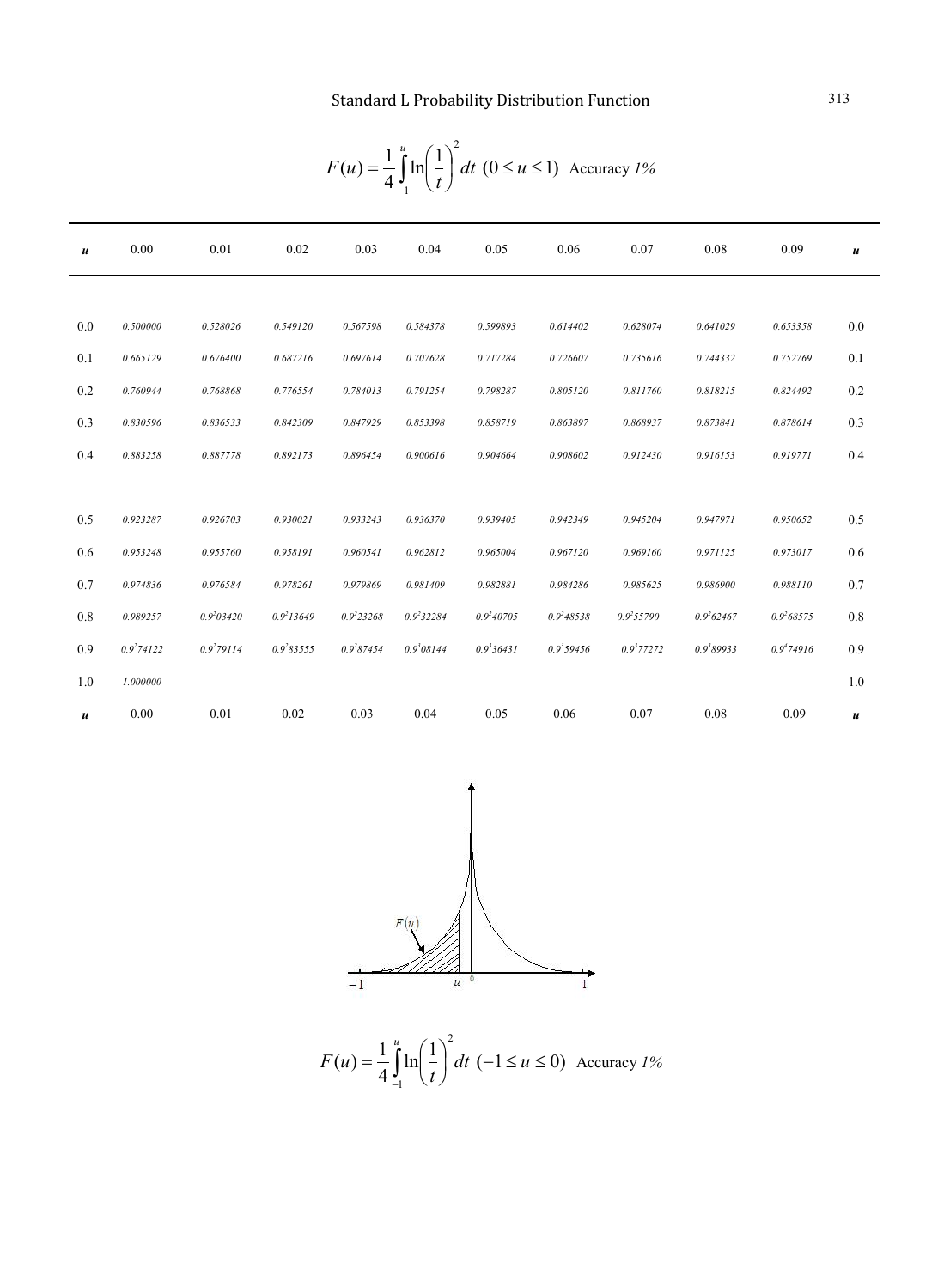| $\boldsymbol{u}$ | 0.09            | 0.08           | 0.07            | 0.06            | 0.05           | 0.04           | 0.03           | 0.02           | 0.01           | 0.00           | $\boldsymbol{u}$ |
|------------------|-----------------|----------------|-----------------|-----------------|----------------|----------------|----------------|----------------|----------------|----------------|------------------|
|                  |                 |                |                 |                 |                |                |                |                |                |                |                  |
| $-1.00$          |                 |                |                 |                 |                |                |                |                |                | 0.000000       | $-1.00$          |
| $-0.9$           | $0.0^{4}$ 25084 | $0.0^{3}10067$ | $0.0^{3}$ 22728 | $0.0^{3}40544$  | $0.0^{3}63569$ | $0.0^{3}91856$ | $0.0^{2}12546$ | $0.0^{2}16445$ | $0.0^{2}20886$ | $0.0^{2}25878$ | $-0.9$           |
| $-0.8$           | $0.0^{2}31425$  | $0.0^{2}37533$ | $0.0^{2}44210$  | $0.0^{2}$ 51462 | $0.0^{2}59295$ | $0.0^{2}67716$ | $0.0^{2}76732$ | $0.0^{2}86351$ | $0.0^{2}96580$ | 0.010743       | $-0.8$           |
| $-0.7$           | 0.011890        | 0.013100       | 0.014375        | 0.015714        | 0.017119       | 0.018591       | 0.020131       | 0.021739       | 0.023416       | 0.025164       | $-0.7$           |
| $-0.6$           | 0.026983        | 0.028875       | 0.030840        | 0.032880        | 0.034996       | 0.037188       | 0.039459       | 0.041809       | 0.044240       | 0.046752       | $-0.6$           |
| $-0.5$           | 0.049348        | 0.052029       | 0.054796        | 0.057651        | 0.060595       | 0.063630       | 0.066757       | 0.069979       | 0.073297       | 0.076713       | $-0.5$           |
|                  |                 |                |                 |                 |                |                |                |                |                |                |                  |
| $-0.4$           | 0.080229        | 0.083847       | 0.087570        | 0.091398        | 0.095336       | 0.099384       | 0.103546       | 0.107825       | 0.112222       | 0.116742       | $-0.4$           |
| $-0.3$           | 0.121386        | 0.126159       | 0.131063        | 0.136103        | 0.141281       | 0.146602       | 0.152071       | 0.157691       | 0.163467       | 0.169404       | $-0.3$           |
| $-0.2$           | 0.175508        | 0.181785       | 0.188240        | 0.194880        | 0.201713       | 0.208746       | 0.215987       | 0.223446       | 0.231132       | 0.239056       | $-0.2$           |
| $-0.1$           | 0.247231        | 0.255668       | 0.264384        | 0.273394        | 0.282716       | 0.292372       | 0.302386       | 0.312784       | 0.323600       | 0.334871       | $-0.1$           |
| $-0.0$           | 0.346642        | 0.358971       | 0.371926        | 0.385598        | 0.400107       | 0.415623       | 0.432402       | 0.450880       | 0.471974       | 0.500000       | $-0.0$           |
|                  |                 |                |                 |                 |                |                |                |                |                |                |                  |
| $\boldsymbol{u}$ | 0.09            | 0.08           | 0.07            | 0.06            | 0.05           | 0.04           | 0.03           | 0.02           | 0.01           | 0.00           | u                |

## **3. Standard L Distribution Function Table II (0.1%) (Degree of Accuracy is**

## **0.1 Percent)**

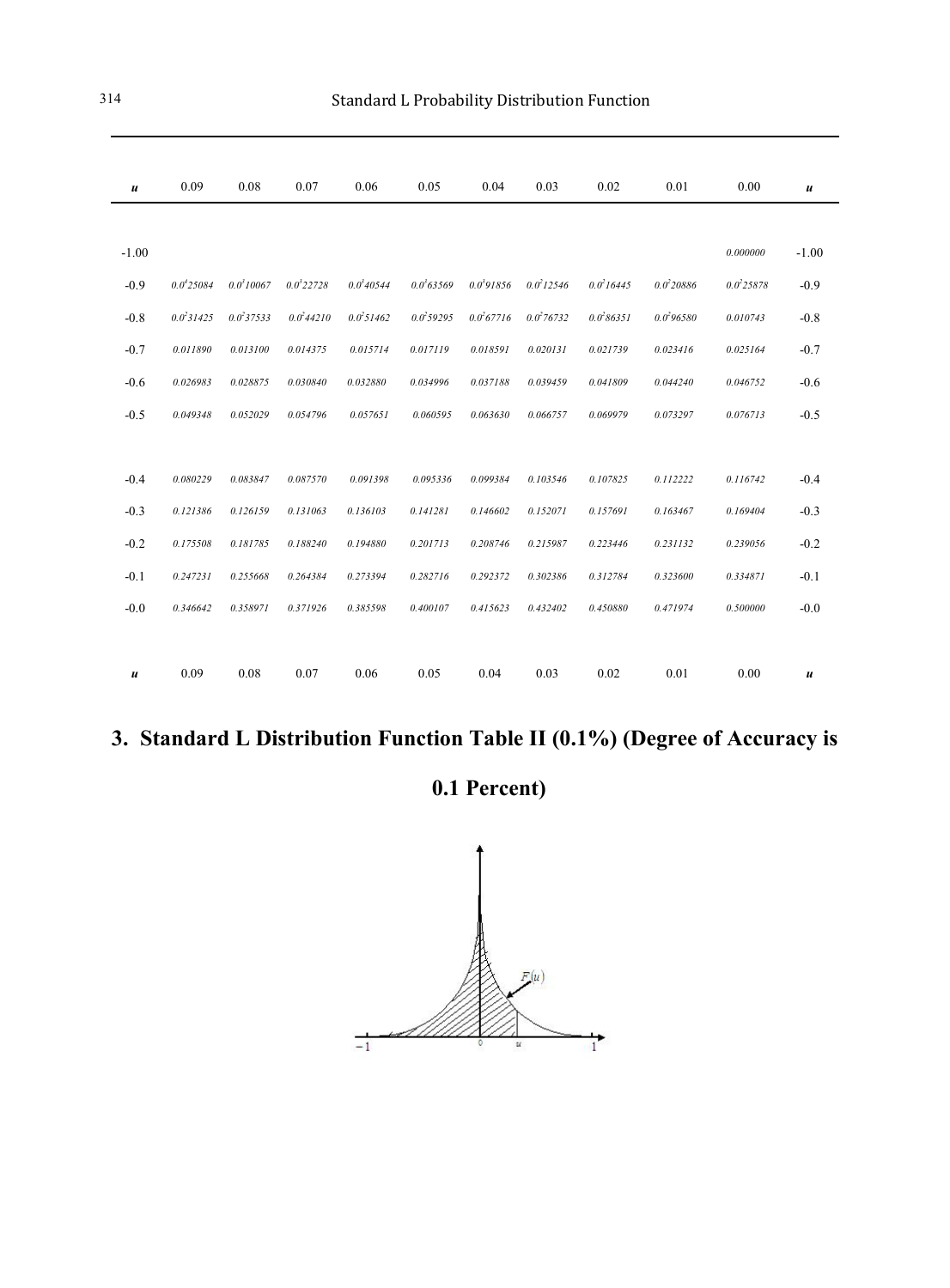| u    | 0.000     | 0.001     | 0.002     | 0.003     | 0.004     | 0.005     | 0.006     | 0.007     | 0.008     | 0.009     | $\boldsymbol{u}$ |
|------|-----------|-----------|-----------|-----------|-----------|-----------|-----------|-----------|-----------|-----------|------------------|
|      |           |           |           |           |           |           |           |           |           |           |                  |
| 0.00 | 0.500000  | 0.5039539 | 0.5072146 | 0.5102137 | 0.5130429 | 0.5157458 | 0.5183480 | 0.5208665 | 0.5233133 | 0.5256974 | 0.00             |
| 0.01 | 0.5280259 | 0.5303042 | 0.5325371 | 0.5347282 | 0.5368809 | 0.5389978 | 0.5410813 | 0.5431336 | 0.5451565 | 0.5471515 | 0.01             |
| 0.02 | 0.5491202 | 0.5510639 | 0.5529838 | 0.5548810 | 0.5567564 | 0.5586110 | 0.5604456 | 0.5622609 | 0.5640577 | 0.5658367 | 0.02             |
| 0.03 | 0.5675984 | 0.5693434 | 0.5710723 | 0.5727856 | 0.5744837 | 0.5761671 | 0.5778363 | 0.5794915 | 0.5811332 | 0.5827618 | 0.03             |
| 0.04 | 0.5843775 | 0.5859808 | 0.5875718 | 0.5891509 | 0.5907184 | 0.5922746 | 0.5938196 | 0.5953538 | 0.5968773 | 0.5983904 | 0.04             |
|      |           |           |           |           |           |           |           |           |           |           |                  |
| 0.05 | 0.5998933 | 0.6013862 | 0.6028693 | 0.6043428 | 0.6058068 | 0.6072616 | 0.6087073 | 0.6101441 | 0.6115721 | 0.6129914 | 0.05             |
| 0.06 | 0.6144023 | 0.6158048 | 0.6171992 | 0.6185855 | 0.6199639 | 0.6213345 | 0.6226973 | 0.6240526 | 0.6254004 | 0.6267409 | 0.06             |
| 0.07 | 0.6280741 | 0.6294001 | 0.6307192 | 0.6320313 | 0.6333366 | 0.6346350 | 0.6359268 | 0.6372120 | 0.6384908 | 0.6397631 | 0.07             |
| 0.08 | 0.6410291 | 0.6422889 | 0.6435425 | 0.6447900 | 0.6460314 | 0.6472669 | 0.6484965 | 0.6497203 | 0.6509384 | 0.6521507 | 0.08             |
| 0.09 | 0.6533576 | 0.6545588 | 0.6557545 | 0.6569447 | 0.6581296 | 0.6593092 | 0.6604835 | 0.6616526 | 0.6628166 | 0.6639755 | 0.09             |
|      |           |           |           |           |           |           |           |           |           |           |                  |
| 0.10 | 0.6651292 | 0.6662781 | 0.6674219 | 0.6685609 | 0.6696949 | 0.6708242 | 0.6719487 | 0.6730686 | 0.6741837 | 0.6752942 | 0.10             |
| 0.11 | 0.6764001 | 0.6775015 | 0.6785984 | 0.6796908 | 0.6807787 | 0.6818623 | 0.6829415 | 0.6840165 | 0.6850872 | 0.6861536 | 0.11             |
| 0.12 | 0.6872158 | 0.6882739 | 0.6893278 | 0.6903776 | 0.6914234 | 0.6924651 | 0.6935028 | 0.6945366 | 0.6955664 | 0.6965923 | 0.12             |
| 0.13 | 0.6976144 | 0.6986325 | 0.6996469 | 0.7006575 | 0.7016643 | 0.7026674 | 0.7036668 | 0.7046625 | 0.7056546 | 0.7066430 | 0.13             |
| 0.14 | 0.7076279 | 0.7086091 | 0.7095869 | 0.7105611 | 0.7115318 | 0.7124991 | 0.7134629 | 0.7144232 | 0.7153802 | 0.7163338 | 0.14             |
|      |           |           |           |           |           |           |           |           |           |           |                  |
| 0.15 | 0.7172840 | 0.7182309 | 0.7191745 | 0.7201148 | 0.7210518 | 0.7219856 | 0.7229161 | 0.7238435 | 0.7247677 | 0.7256887 | 0.15             |
| 0.16 | 0.7266065 | 0.7275212 | 0.7284329 | 0.7293414 | 0.7302469 | 0.7311493 | 0.7320487 | 0.7329451 | 0.7338385 | 0.7347289 | 0.16             |
| 0.17 | 0.7356163 | 0.7365008 | 0.7373824 | 0.7382611 | 0.7391369 | 0.7400098 | 0.7408799 | 0.7417471 | 0.7426115 | 0.7434731 | 0.17             |
| 0.18 | 0.7443319 | 0.7451879 | 0.7460411 | 0.7468916 | 0.7477394 | 0.7485844 | 0.7494268 | 0.7502665 | 0.7511035 | 0.7519378 | 0.18             |
| 0.19 | 0.7527695 | 0.7535985 | 0.7544250 | 0.7552488 | 0.7560700 | 0.7568887 | 0.7577048 | 0.7585183 | 0.7593293 | 0.7601378 | 0.19             |
|      |           |           |           |           |           |           |           |           |           |           |                  |
| 0.20 | 0.7609438 | 0.7617473 | 0.7625482 | 0.7633468 | 0.7641428 | 0.7649364 | 0.7657275 | 0.7665163 | 0.7673026 | 0.7680865 | 0.20             |
| 0.21 | 0.7688680 | 0.7696471 | 0.7704239 | 0.7711983 | 0.7719704 | 0.7727401 | 0.7735075 | 0.7742726 | 0.7750354 | 0.7757958 | 0.21             |
| 0.22 | 0.7765541 | 0.7773100 | 0.7780636 | 0.7788151 | 0.7795642 | 0.7803112 | 0.7810559 | 0.7817984 | 0.7825387 | 0.7832768 | 0.22             |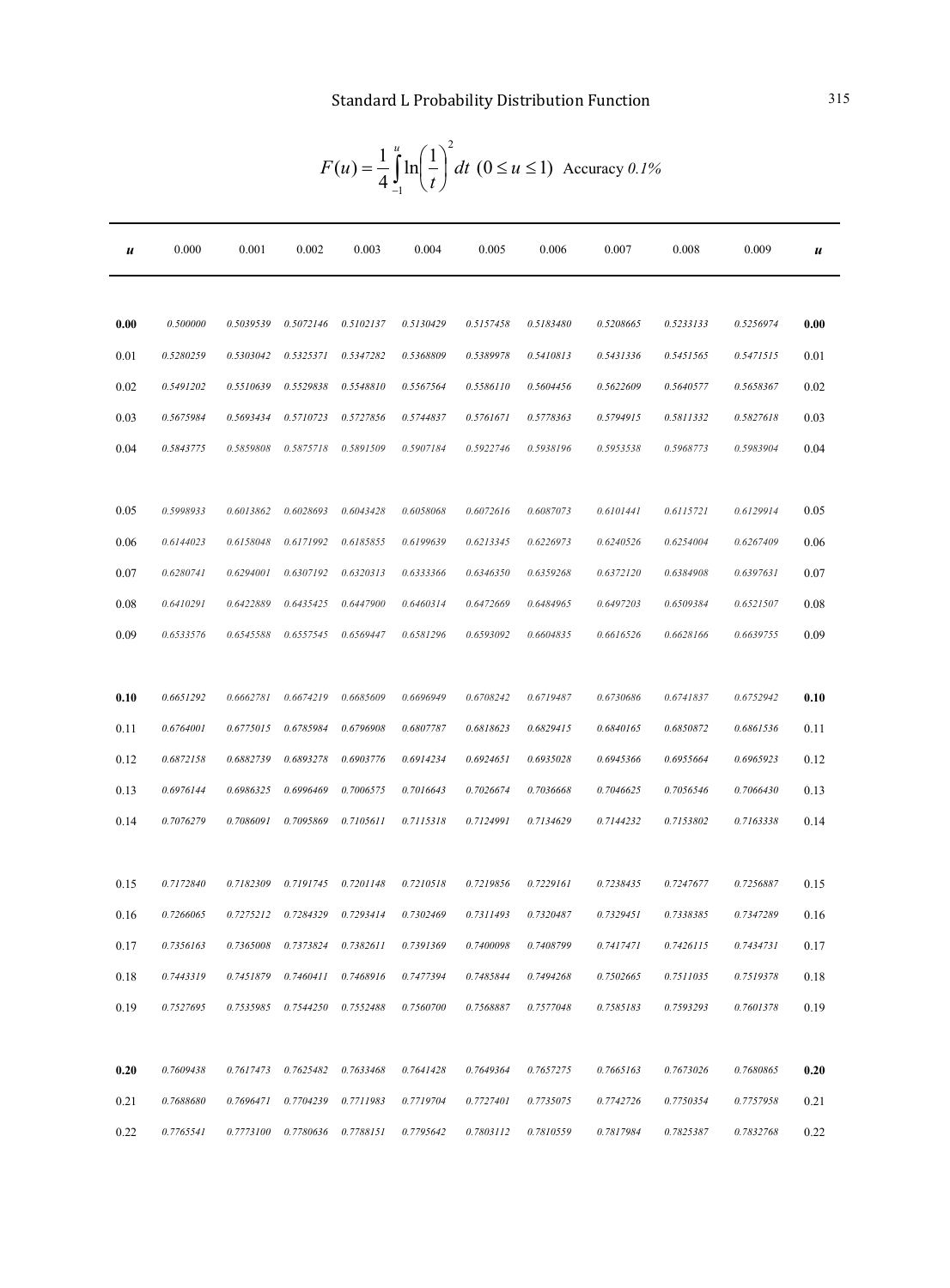| 0.23 | 0.7840127 | 0.7847465 | 0.7854781                       | 0.7862075            | 0.7869348 | 0.7876599 | 0.7883830 | 0.7891039 | 0.7898227 | 0.7905394 | 0.23 |
|------|-----------|-----------|---------------------------------|----------------------|-----------|-----------|-----------|-----------|-----------|-----------|------|
| 0.24 | 0.7912540 | 0.7919665 | 0.7926769                       | 0.7933853            | 0.7940916 | 0.7947959 | 0.7954981 | 0.7961983 | 0.7968965 | 0.7975926 | 0.24 |
|      |           |           |                                 |                      |           |           |           |           |           |           |      |
| 0.25 | 0.7982868 | 0.7989789 | 0.7996691                       | 0.8003573            | 0.8010435 | 0.8017277 | 0.8024100 | 0.8030903 | 0.8037686 | 0.8044451 | 0.25 |
| 0.26 | 0.8051196 | 0.8057922 | 0.8064628                       | 0.8071316            | 0.8077984 | 0.8084634 | 0.8091264 | 0.8097876 | 0.8104470 | 0.8111044 | 0.26 |
| 0.27 | 0.8117600 | 0.8124137 | 0.8130656                       | 0.8137157            | 0.8143639 | 0.8150103 | 0.8156549 | 0.8162977 | 0.8169386 | 0.8175778 | 0.27 |
| 0.28 | 0.8182152 | 0.8188508 | 0.8194846                       | 0.8201166            | 0.8207469 | 0.8213754 | 0.8220022 | 0.8226272 | 0.8232505 | 0.8238720 | 0.28 |
| 0.29 | 0.8244918 | 0.8251099 | 0.8257262                       | 0.8263409            | 0.8269538 | 0.8275650 | 0.8281746 | 0.8287824 | 0.8293886 | 0.8299931 | 0.29 |
|      |           |           |                                 |                      |           |           |           |           |           |           |      |
| 0.30 | 0.8305959 | 0.8311971 | 0.8317966                       | 0.8323944            | 0.8329906 | 0.8335851 | 0.8341780 | 0.8347693 | 0.8353589 | 0.8359470 | 0.30 |
| 0.31 | 0.8365334 | 0.8371181 | 0.8377013                       | 0.8382829            | 0.8388629 | 0.8394413 | 0.8400181 | 0.8405933 | 0.8411669 | 0.8417390 | 0.31 |
| 0.32 | 0.8423095 | 0.8428784 | 0.8434458                       | 0.8440116            | 0.8445759 | 0.8451386 | 0.8456998 | 0.8462595 | 0.8468176 | 0.8473742 | 0.32 |
| 0.33 | 0.8479293 | 0.8484829 | 0.8490350                       | 0.8495855            | 0.8501346 | 0.8506821 | 0.8512282 | 0.8517728 | 0.8523158 | 0.8528575 | 0.33 |
| 0.34 | 0.8533976 | 0.8539363 | 0.8544735                       | 0.8550093            | 0.8555435 | 0.8560764 | 0.8566078 | 0.8571377 | 0.8576662 | 0.8581932 | 0.34 |
|      |           |           |                                 |                      |           |           |           |           |           |           |      |
| 0.35 | 0.8587189 | 0.8592431 | 0.8597658                       | 0.8602872            | 0.8608071 | 0.8613257 | 0.8618428 | 0.8623585 | 0.8628728 | 0.8633857 | 0.35 |
| 0.36 | 0.8638972 | 0.8644074 | 0.8649161                       | 0.8654235            | 0.8659295 | 0.8664341 | 0.8669373 | 0.8674392 | 0.8679397 | 0.8684389 | 0.36 |
| 0.37 | 0.8689367 | 0.8694331 | 0.8699282                       | 0.8704220            | 0.8709144 | 0.8714055 | 0.8718952 | 0.8723837 | 0.8728707 | 0.8733565 | 0.37 |
| 0.38 | 0.8738410 | 0.8743241 | 0.8748059                       | 0.8752864            | 0.8757656 | 0.8762435 | 0.8767202 | 0.8771955 | 0.8776695 | 0.8781422 | 0.38 |
| 0.39 | 0.8786137 | 0.8790838 | 0.8795527                       | 0.8800203            | 0.8804867 | 0.8809517 | 0.8814155 | 0.8818781 | 0.8823394 | 0.8827994 | 0.39 |
|      |           |           |                                 |                      |           |           |           |           |           |           |      |
| 0.40 | 0.8832581 | 0.8837157 | 0.8841719                       | 0.8846270            | 0.8850808 | 0.8855333 | 0.8859846 | 0.8864347 | 0.8868836 | 0.8873312 | 0.40 |
| 0.41 | 0.8877776 | 0.8882228 | 0.8886668                       | 0.8891095            | 0.8895511 | 0.8899914 | 0.8904306 | 0.8908685 | 0.8913052 | 0.8917408 | 0.41 |
| 0.42 | 0.8921751 | 0.8926083 | 0.8930402                       | 0.8934710            | 0.8939006 | 0.8943290 | 0.8947563 | 0.8951824 | 0.8956073 | 0.8960310 | 0.42 |
| 0.43 | 0.8964536 | 0.8968750 | 0.8972952  0.8977143            |                      | 0.8981322 | 0.8985490 | 0.8989646 | 0.8993791 | 0.8997925 | 0.9002047 | 0.43 |
| 0.44 | 0.9006157 |           | 0.9010256  0.9014344  0.9018421 |                      | 0.9022486 | 0.9026540 | 0.9030583 | 0.9034615 | 0.9038635 | 0.9042644 | 0.44 |
|      |           |           |                                 |                      |           |           |           |           |           |           |      |
| 0.45 | 0.9046642 | 0.9050629 |                                 | 0.9054605  0.9058570 | 0.9062524 | 0.9066467 | 0.9070398 | 0.9074319 | 0.9078229 | 0.9082128 | 0.45 |
| 0.46 | 0.9086016 | 0.9089893 | 0.9093760                       | 0.9097615            | 0.9101460 | 0.9105294 | 0.9109117 | 0.9112930 | 0.9116732 | 0.9120523 | 0.46 |
| 0.47 | 0.9124303 | 0.9128073 | 0.9131832                       | 0.9135581            | 0.9139319 | 0.9143046 | 0.9146763 | 0.9150470 | 0.9154165 | 0.9157851 | 0.47 |
| 0.48 | 0.9161526 | 0.9165191 | 0.9168845  0.9172489            |                      | 0.9176122 | 0.9179745 | 0.9183358 | 0.9186961 | 0.9190553 | 0.9194135 | 0.48 |
| 0.49 | 0.9197707 | 0.9201269 | 0.9204820                       | 0.9208362            | 0.9211893 | 0.9215414 | 0.9218925 | 0.9222426 | 0.9225916 | 0.9229397 | 0.49 |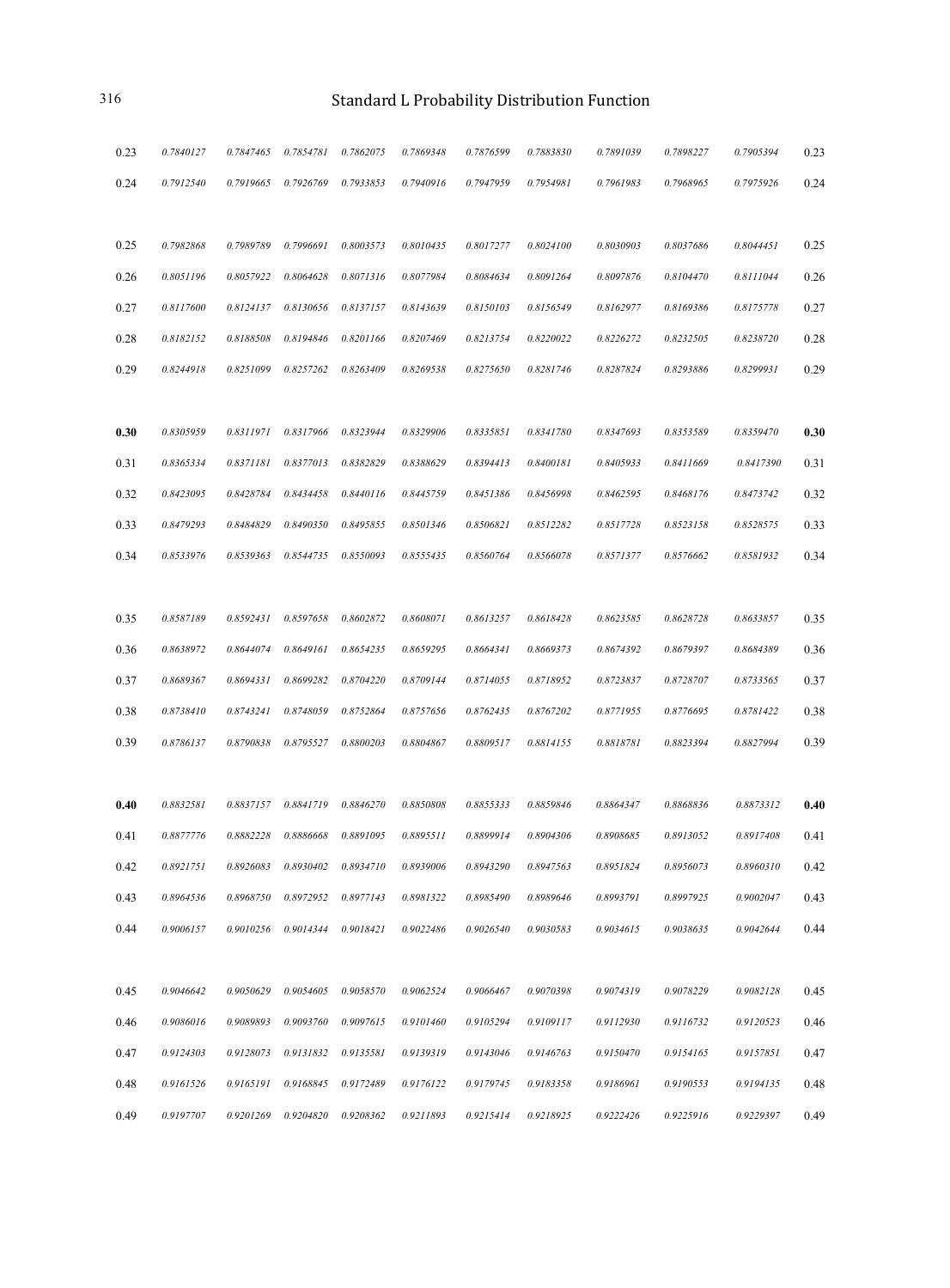| 0.50 | 0.9232868 | 0.9236329 | 0.9239780 | 0.9243220 | 0.9246651 | 0.9250072 | 0.9253483 | 0.9256884 | 0.9260276 | 0.9263657 | 0.50 |
|------|-----------|-----------|-----------|-----------|-----------|-----------|-----------|-----------|-----------|-----------|------|
| 0.51 | 0.9267029 | 0.9270390 | 0.9273742 | 0.9277085 | 0.9280417 | 0.9283740 | 0.9287053 | 0.9290357 | 0.9293650 | 0.9296934 | 0.51 |
| 0.52 | 0.9300209 | 0.9303474 | 0.9306729 | 0.9309975 | 0.9313211 | 0.9316437 | 0.9319654 | 0.9322862 | 0.9326060 | 0.9329248 | 0.52 |
| 0.53 | 0.9332427 | 0.9335597 | 0.9338757 | 0.9341908 | 0.9345050 | 0.9348182 | 0.9351305 | 0.9354418 | 0.9357522 | 0.9360617 | 0.53 |
| 0.54 | 0.9363703 | 0.9366779 | 0.9369846 | 0.9372904 | 0.9375952 | 0.9378992 | 0.9382022 | 0.9385043 | 0.9388055 | 0.9391058 | 0.54 |
|      |           |           |           |           |           |           |           |           |           |           |      |
| 0.55 | 0.9394052 | 0.9397036 | 0.9400012 | 0.9402978 | 0.9405936 | 0.9408884 | 0.9411824 | 0.9414754 | 0.9417676 | 0.9420588 | 0.55 |
| 0.56 | 0.9423492 | 0.9426386 | 0.9429272 | 0.9432149 | 0.9435017 | 0.9437876 | 0.9440726 | 0.9443568 | 0.9446400 | 0.9449224 | 0.56 |
| 0.57 | 0.9452039 | 0.9454845 | 0.9457643 | 0.9460431 | 0.9463211 | 0.9465983 | 0.9468745 | 0.9471499 | 0.9474244 | 0.9476981 | 0.57 |
| 0.58 | 0.9479709 | 0.9482428 | 0.9485139 | 0.9487841 | 0.9490535 | 0.9493220 | 0.9495896 | 0.9498564 | 0.9501223 | 0.9503874 | 0.58 |
| 0.59 | 0.9506517 | 0.9509151 | 0.9511776 | 0.9514393 | 0.9517002 | 0.9519602 | 0.9522194 | 0.9524777 | 0.9527352 | 0.9529919 | 0.59 |
|      |           |           |           |           |           |           |           |           |           |           |      |
| 0.60 | 0.9532477 | 0.9535027 | 0.9537568 | 0.9540102 | 0.9542627 | 0.9545144 | 0.9547652 | 0.9550152 | 0.9552644 | 0.9555128 | 0.60 |
| 0.61 | 0.9557604 | 0.9560071 | 0.9562530 | 0.9564981 | 0.9567424 | 0.9569859 | 0.9572286 | 0.9574704 | 0.9577114 | 0.9579517 | 0.61 |
| 0.62 | 0.9581911 | 0.9584297 | 0.9586675 | 0.9589045 | 0.9591407 | 0.9593761 | 0.9596107 | 0.9598445 | 0.9600775 | 0.9603098 | 0.62 |
| 0.63 | 0.9605412 | 0.9607718 | 0.9610016 | 0.9612307 | 0.9614589 | 0.9616864 | 0.9619130 | 0.9621389 | 0.9623640 | 0.9625883 | 0.63 |
| 0.64 | 0.9628119 | 0.9630346 | 0.9632566 | 0.9634778 | 0.9636982 | 0.9639179 | 0.9641367 | 0.9643548 | 0.9645721 | 0.9647889 | 0.64 |
|      |           |           |           |           |           |           |           |           |           |           |      |
| 0.65 | 0.9650044 | 0.9652195 | 0.9654337 | 0.9656472 | 0.9658599 | 0.9660718 | 0.9662830 | 0.9664934 | 0.9667031 | 0.9669120 | 0.65 |
| 0.66 | 0.9671201 | 0.9673275 | 0.9675341 | 0.9677400 | 0.9679451 | 0.9681494 | 0.9683530 | 0.9685560 | 0.9687580 | 0.9689594 | 0.66 |
| 0.67 | 0.9691600 | 0.9693599 | 0.9695590 | 0.9697573 | 0.9699550 | 0.9701519 | 0.9703480 | 0.9705434 | 0.9707381 | 0.9709320 | 0.67 |
| 0.68 | 0.9711252 | 0.9713177 | 0.9715094 | 0.9717004 | 0.9718907 | 0.9720802 | 0.9722690 | 0.9724571 | 0.9726445 | 0.9728311 | 0.68 |
| 0.69 | 0.9730170 | 0.9732021 | 0.9733866 | 0.9735703 | 0.9737533 | 0.9739356 | 0.9741172 | 0.9742980 | 0.9744781 | 0.9746575 | 0.69 |
|      |           |           |           |           |           |           |           |           |           |           |      |
| 0.70 | 0.9748362 | 0.9750142 | 0.9751915 | 0.9753680 | 0.9755439 | 0.9757190 | 0.9758934 | 0.9760672 | 0.9762402 | 0.9764125 | 0.70 |
| 0.71 | 0.9765841 | 0.9767550 | 0.9769251 | 0.9770946 | 0.9772634 | 0.9774315 | 0.9775989 | 0.9777656 | 0.9779316 | 0.9780969 | 0.71 |
| 0.72 | 0.9782614 | 0.9784254 | 0.9785886 | 0.9787511 | 0.9789129 | 0.9790741 | 0.9792345 | 0.9793943 | 0.9795533 | 0.9797117 | 0.72 |
| 0.73 | 0.9798694 | 0.9800264 | 0.9801828 | 0.9803384 | 0.9804934 | 0.9806476 | 0.9808013 | 0.9809542 | 0.9811064 | 0.9812580 | 0.73 |
| 0.74 | 0.9814089 | 0.9815591 | 0.9817086 | 0.9818575 | 0.9820057 | 0.9821532 | 0.9823002 | 0.9824463 | 0.9825918 | 0.9827366 | 0.74 |
|      |           |           |           |           |           |           |           |           |           |           |      |
| 0.75 | 0.9828807 | 0.9830243 | 0.9831671 | 0.9833093 | 0.9834508 | 0.9835917 | 0.9837319 | 0.9838714 | 0.9840102 | 0.9841485 | 0.75 |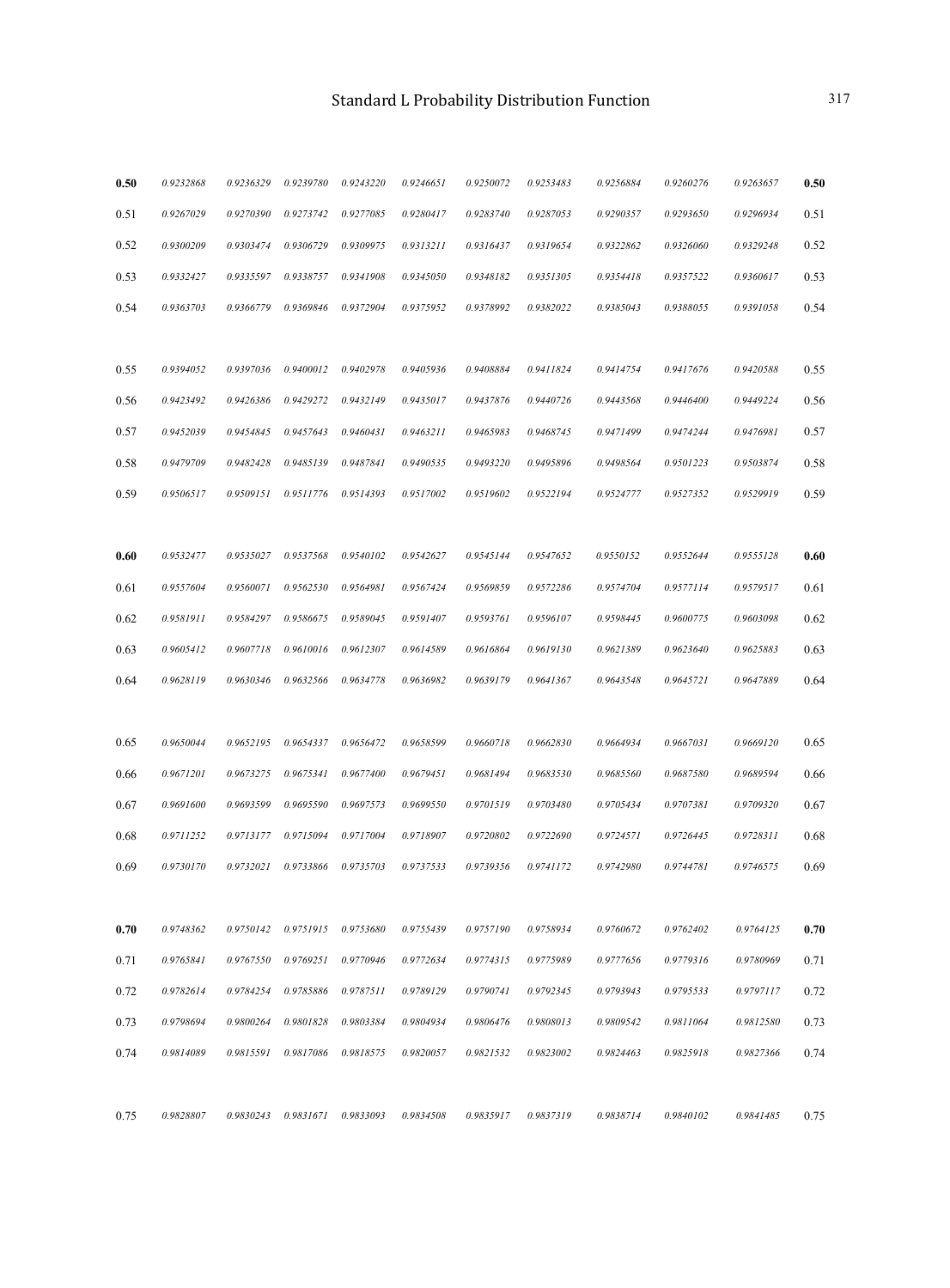| и    | 0.000               | 0.001           | 0.002                                           | 0.003     | 0.004           | 0.005                   | 0.006                   | 0.007                   | 0.008            | 0.009            | u    |
|------|---------------------|-----------------|-------------------------------------------------|-----------|-----------------|-------------------------|-------------------------|-------------------------|------------------|------------------|------|
| 1.0  | 1.0000000           |                 |                                                 |           |                 |                         |                         |                         |                  |                  | 1.0  |
| 0.99 | $0.9^{\rm t}749162$ |                 | $0.9'796890$ $0.9'839572$ $0.9'877213$          |           | $0.9^{5}098194$ | 0.9 <sup>5</sup> 373955 | 0.9 <sup>5</sup> 599465 | 0.9 <sup>5</sup> 774774 | 0.9899933        | $0.9^6749910$    | 0.99 |
| 0.98 | 0.93899327          |                 | $0.9^{4}091729$ $0.9^{4}185096$ $0.9^{4}273371$ |           | 0.94356559      | 0.9'434666              | 0.9 <sup>4</sup> 507697 | $0.9^4$ 575657          | 0.9'638551       | 0.9'696385       | 0.98 |
| 0.97 | $0.9^{3}772716$     |                 | $0.9^{3}787688$ $0.9^{3}802145$ $0.9^{3}816087$ |           | 0.93829516      | $0.9^{3}842431$         | 0.93854834              | $0.9^{3}866724$         | 0.93878103       | 0.93888970       | 0.97 |
| 0.96 | $0.9^{\rm 3}594557$ |                 | $0.9^{3}614708$ $0.9^{3}634338$ $0.9^{3}653449$ |           | $0.9^{3}672040$ | $0.9^{3}690113$         | $0.9^{3}707668$         | $0.9^{3}724705$         | $0.9^{3}741225$  | $0.9^{3}757228$  | 0.96 |
| 0.95 | $0.9^{3}364316$     |                 | $0.9^{3}389698$ $0.9^{3}414556$ $0.9^{3}438889$ |           | $0.9^{3}462697$ | $0.9^{3}485981$         | $0.9^{3}508741$         | 0.9330978               | 0.93552693       | 0.93573886       | 0.95 |
|      |                     |                 |                                                 |           |                 |                         |                         |                         |                  |                  |      |
| 0.94 | $0.9^{3}081440$     |                 | $0.9^{3}112112$ $0.9^{3}142252$ $0.9^{3}171862$ |           | $0.9^{3}200941$ | $0.9^{3}$ 229491        | $0.9^{3}$ 257512        | $0.9^{3}$ 285004        | 0.9311968        | 0.9338405        | 0.94 |
| 0.93 | $0.9^{2}874537$     |                 | $0.9^{2}878139$ $0.9^{2}881687$ $0.9^{2}885181$ |           | $0.9^{2}888622$ | $0.9^{2}892009$         | $0.9^{2}895343$         | $0.9^{2}898623$         | $0.9^{3}018500$  | $0.9^{3}050236$  | 0.93 |
| 0.92 | $0.9^{2}835554$     |                 | $0.9^{2}839696$ $0.9^{2}843784$ $0.9^{2}847817$ |           | $0.9^{2}851796$ | $0.9^{2}855721$         | $0.9^{2}859592$         | $0.9^{2}863409$         | $0.9^{2}867173$  | $0.9^{2}870882$  | 0.92 |
| 0.91 | $0.9^{2}791136$     |                 | $0.9^{2}795824$ $0.9^{2}800457$ $0.9^{2}805036$ |           | $0.9^{2}809559$ | $0.9^{2}814028$         | $0.9^{2}818442$         | $0.9^{2}822802$         | $0.9^{2}827107$  | 0.9831358        | 0.91 |
| 0.90 | $0.9^{2}741223$     |                 | $0.9^{2}746463$ $0.9^{2}751648$ $0.9^{2}756778$ |           | $0.9^{2}761852$ | $0.9^{2}766870$         | $0.9^{2}771834$         | $0.9^{2}776742$         | $0.9^{2}781595$  | $0.9^{2}786393$  | 0.90 |
|      |                     |                 |                                                 |           |                 |                         |                         |                         |                  |                  |      |
| 0.89 | $0.9^{2}685755$     |                 | $0.9^{2}691553$ $0.9^{2}697296$ $0.9^{2}702982$ |           | $0.9^{2}708613$ | $0.9^{2}714187$         | $0.9^{2}719706$         | $0.9^{2}725169$         | $0.9^{2}730576$  | $0.9^{2}735927$  | 0.89 |
| 0.88 | $0.9^{2}624668$     |                 | $0.9^{2}631032$ $0.9^{2}637338$ $0.9^{2}643588$ |           | $0.9^{2}649781$ | $0.9^{2}655918$         | $0.9^{2}661998$         | $0.9^{2}668022$         | $0.9^{2}673989$  | $0.9^{2}679900$  | 0.88 |
| 0.87 | $0.9^{2}$ 557900    |                 | $0.9^{2}564834$ $0.9^{2}571711$ $0.9^{2}578531$ |           | $0.9^{2}585293$ | $0.9^{2}591998$         | $0.9^{2}598646$         | $0.9^{2}605237$         | $0.9^{2}611771$  | $0.9^{2}618248$  | 0.87 |
| 0.86 | $0.9^{2}485384$     |                 | $0.9^{2}492896$ $0.9^{2}500350$ $0.9^{2}507746$ |           | $0.9^{2}515084$ | $0.9^{2}$ 522365        | $0.9^{2}529587$         | $0.9^{2}$ 536752        | $0.9^{2}543859$  | $0.9^{2}$ 550908 | 0.86 |
| 0.85 | $0.9^{2}407055$     |                 | $0.9^{2}415151$ $0.9^{2}423189$ $0.9^{2}431168$ |           | $0.9^{2}439088$ | $0.9^{2}446950$         | $0.9^{2}454754$         | $0.9^{2}462499$         | $0.9^{2}470186$  | $0.9^{2}477814$  | 0.85 |
|      |                     |                 |                                                 |           |                 |                         |                         |                         |                  |                  |      |
| 0.84 | $0.9^{2}322842$     |                 | $0.9^{2}331530$ $0.9^{2}340159$ $0.9^{2}348728$ |           | $0.9^{2}357238$ | $0.9^{2}365688$         | $0.9^{2}374079$         | $0.9^{2}382412$         | $0.9^{2}390685$  | $0.9^{2}398899$  | 0.84 |
| 0.83 | $0.9^{2}$ 232677    |                 | $0.9^{2}241964$ $0.9^{2}251190$ $0.9^{2}260356$ |           | $0.9^{2}269462$ | $0.9^{2}278508$         | $0.9^{2}287495$         | $0.9^{2}$ 296421        | $0.9^{2}305288$  | $0.9^{2}314095$  | 0.83 |
| 0.82 | $0.9^{2}136488$     |                 | $0.9^{2}146381$ $0.9^{2}156212$ $0.9^{2}165982$ |           | $0.9^{2}175692$ | $0.9^{2}185341$         | $0.9^{2}194929$         | $0.9^{2}$ 204457        | $0.9^{2}$ 213924 | $0.9^{2}$ 223331 | 0.82 |
| 0.81 | $0.9^{2}034202$     | $0.9^{2}044707$ | $0.9^{2}055151$ $0.9^{2}065532$                 |           | $0.9^{2}075853$ | $0.9^{2}086112$         | $0.9^{2}096310$         | $0.9^{2}106446$         | $0.9^{2}116521$  | $0.9^{2}126536$  | 0.81 |
| 0.80 | 0.9892574           | 0.9893687       | 0.9894793                                       | 0.9895893 | 0.9896987       | 0.9898075               | 0.9899156               | $0.9^{2}002315$         | $0.9^{2}013006$  | $0.9^{2}023635$  | 0.80 |
|      |                     |                 |                                                 |           |                 |                         |                         |                         |                  |                  |      |
| 0.79 | 0.9881103           | 0.9882279       | 0.9883448                                       | 0.9884611 | 0.9885767       | 0.9886917               | 0.9888061               | 0.9889199               | 0.9890330        | 0.9891455        | 0.79 |
| 0.78 | 0.9868999           | 0.9870238       | 0.9871471                                       | 0.9872697 | 0.9873917       | 0.9875131               | 0.9876338               | 0.9877539               | 0.9878733        | 0.9879921        | 0.78 |
| 0.77 | 0.9856254           | 0.9857558       | 0.9858855                                       | 0.9860146 | 0.9861430       | 0.9862707               | 0.9863979               | 0.9865243               | 0.9866502        | 0.9867754        | 0.77 |
| 0.76 | 0.9842860           | 0.9844229       | 0.9845591                                       | 0.9846947 | 0.9848296       | 0.9849639               | 0.9850975               | 0.9852305               | 0.9853628        | 0.9854944        | 0.76 |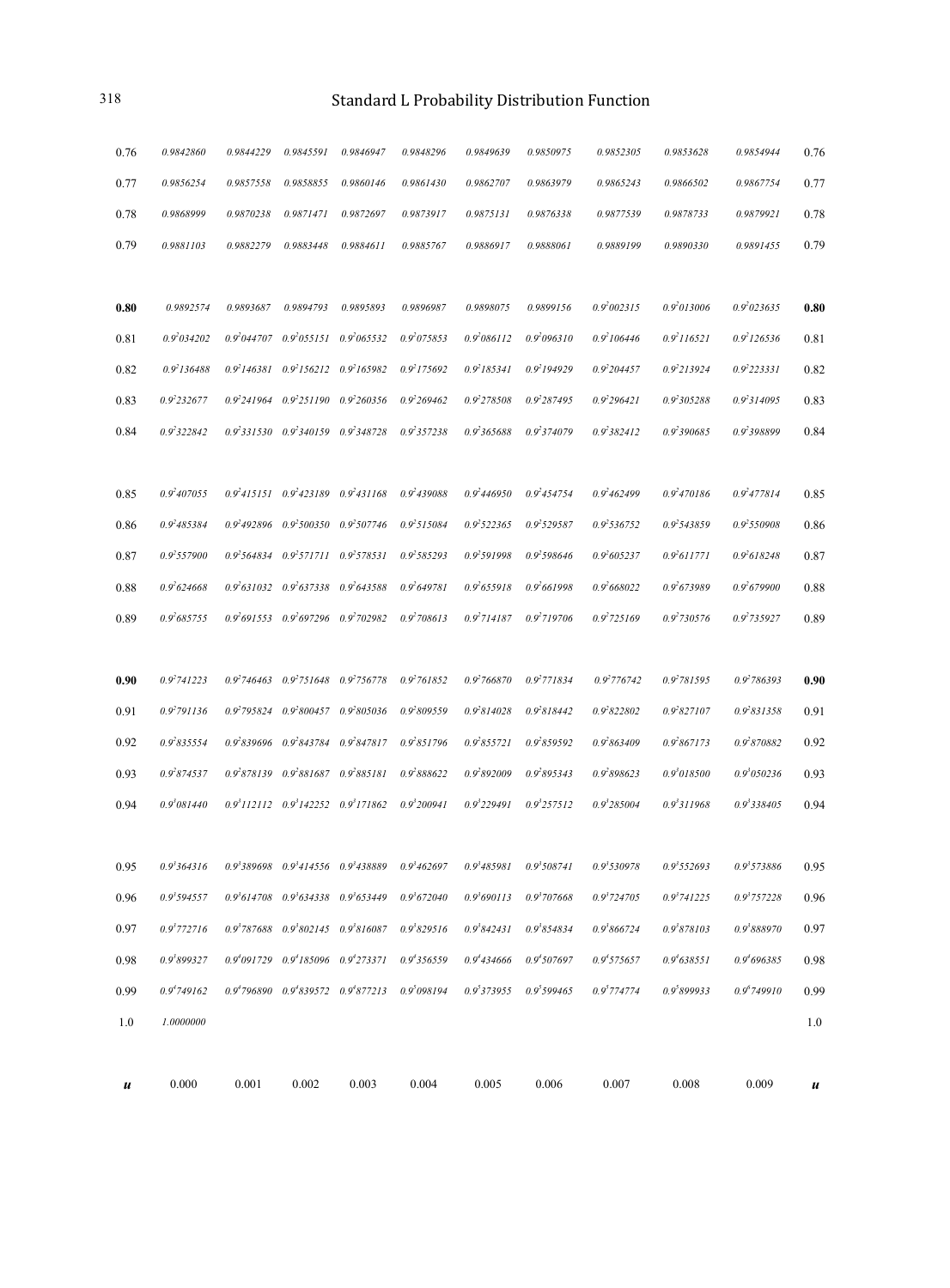

*dt t F u u*  $(1)^2$   $\ln\left(\frac{1}{2}\right)$  $(u) = \frac{1}{4} \int_{-1}^{u}$  $\overline{\phantom{a}}$ J  $\left(\frac{1}{\cdot}\right)$  $\setminus$  $=\frac{1}{4}\int_{0}^{u} \ln\left(\frac{1}{u}\right)^{2} dt$  (-1 \le u \le 0) Accuracy 0.1%

| u       | 0.009            | 0.008            | 0.007 | 0.006 | 0.005 | 0.004                                                                                                                           | 0.003 | 0.002 | 0.001 | 0.000     | $\boldsymbol{u}$ |
|---------|------------------|------------------|-------|-------|-------|---------------------------------------------------------------------------------------------------------------------------------|-------|-------|-------|-----------|------------------|
|         |                  |                  |       |       |       |                                                                                                                                 |       |       |       |           |                  |
| $-1.00$ |                  |                  |       |       |       |                                                                                                                                 |       |       |       | 0.0000000 | $-1.00$          |
| $-0.99$ | $0.0^{6}$ 250083 | $0.0^{5}100066$  |       |       |       | $0.0^5$ 225225 $0.0^5$ 400534 $0.0^5$ 626044 $0.0^5$ 901805 $0.0^4$ 122787 $0.0^4$ 160428 $0.0^4$ 203110 $0.0^4$ 250838         |       |       |       |           | $-0.99$          |
| $-0.98$ | $0.0^{4}303615$  | $0.0^{4}361449$  |       |       |       | $0.0^{4}424343$ $0.0^{4}492303$ $0.0^{4}565334$ $0.0^{4}643441$ $0.0^{4}726629$ $0.0^{4}814904$ $0.0^{4}908271$ $0.0^{3}100673$ |       |       |       |           | $-0.98$          |
| $-0.97$ | $0.0^{3}111030$  | $0.0^{3}121897$  |       |       |       | $0.0^3133276$ $0.0^3145166$ $0.0^3157569$ $0.0^3170484$ $0.0^3183913$ $0.0^3197855$ $0.0^3212312$ $0.0^3227284$                 |       |       |       |           | $-0.97$          |
| $-0.96$ | $0.0^{3}242772$  | $0.0^{3}$ 258775 |       |       |       | $0.0^3$ 275295 $0.0^3$ 292332 $0.0^3$ 309887 $0.0^3$ 327960 $0.0^3$ 346551 $0.0^3$ 365662 $0.0^3$ 385292 $0.0^3$ 405443         |       |       |       |           | $-0.96$          |
| $-0.95$ | $0.0^{3}$ 426114 | $0.0^{3}$ 447307 |       |       |       | $0.0^3469022$ $0.0^3491259$ $0.0^3514019$ $0.0^3537303$ $0.0^3561111$ $0.0^3585444$ $0.0^3610302$ $0.0^3635685$                 |       |       |       |           | $-0.95$          |
|         |                  |                  |       |       |       |                                                                                                                                 |       |       |       |           |                  |
| $-0.94$ | $0.0^{3}661595$  | $0.0^{3}688032$  |       |       |       | $0.0^3714996$ $0.0^3742488$ $0.0^3770509$ $0.0^3799059$ $0.0^3828138$ $0.0^3857748$ $0.0^3887888$ $0.0^3918560$                 |       |       |       |           | $-0.94$          |
| $-0.93$ | $0.0^{3}949764$  | $0.0^{3}981500$  |       |       |       | $0.0^2101377$ $0.0^2104657$ $0.0^2107991$ $0.0^2111378$ $0.0^2114819$ $0.0^2118313$ $0.0^2121861$ $0.0^2125463$                 |       |       |       |           | $-0.93$          |
| $-0.92$ | $0.0^{2}129118$  | $0.0^{2}132827$  |       |       |       | $0.0^2136591$ $0.0^2140408$ $0.0^2144279$ $0.0^2148204$ $0.0^2152183$ $0.0^2156216$ $0.0^2160304$ $0.0^2164446$                 |       |       |       |           | $-0.92$          |
| $-0.91$ | $0.0^{2}168642$  | $0.0^{2}$ 172893 |       |       |       | $0.0^2177198$ $0.0^2181558$ $0.0^2185972$ $0.0^2190441$ $0.0^2194964$ $0.0^2199543$ $0.0^2204176$ $0.0^2208864$                 |       |       |       |           | $-0.91$          |
| $-0.90$ | $0.0^{2}$ 213607 | $0.0^{2}$ 218405 |       |       |       | $0.0^2223258$ $0.0^2228166$ $0.0^2233129$ $0.0^2238148$ $0.0^2243222$ $0.0^2248352$ $0.0^2253537$ $0.0^2258777$                 |       |       |       |           | $-0.90$          |
|         |                  |                  |       |       |       |                                                                                                                                 |       |       |       |           |                  |
| $-0.89$ | $0.0^{2}264072$  | $0.0^{2}269424$  |       |       |       | $0.0^{2}274831$ $0.0^{2}280294$ $0.0^{2}285813$ $0.0^{2}291387$ $0.0^{2}297018$ $0.0^{2}302704$ $0.0^{2}308447$ $0.0^{2}314245$ |       |       |       |           | $-0.89$          |
| $-0.88$ | $0.0^{2}$ 320100 | $0.0^{2}326011$  |       |       |       | $0.0^{2}331978$ $0.0^{2}338002$ $0.0^{2}344082$ $0.0^{2}350219$ $0.0^{2}356412$ $0.0^{2}362662$ $0.0^{2}368968$ $0.0^{2}375332$ |       |       |       |           | $-0.88$          |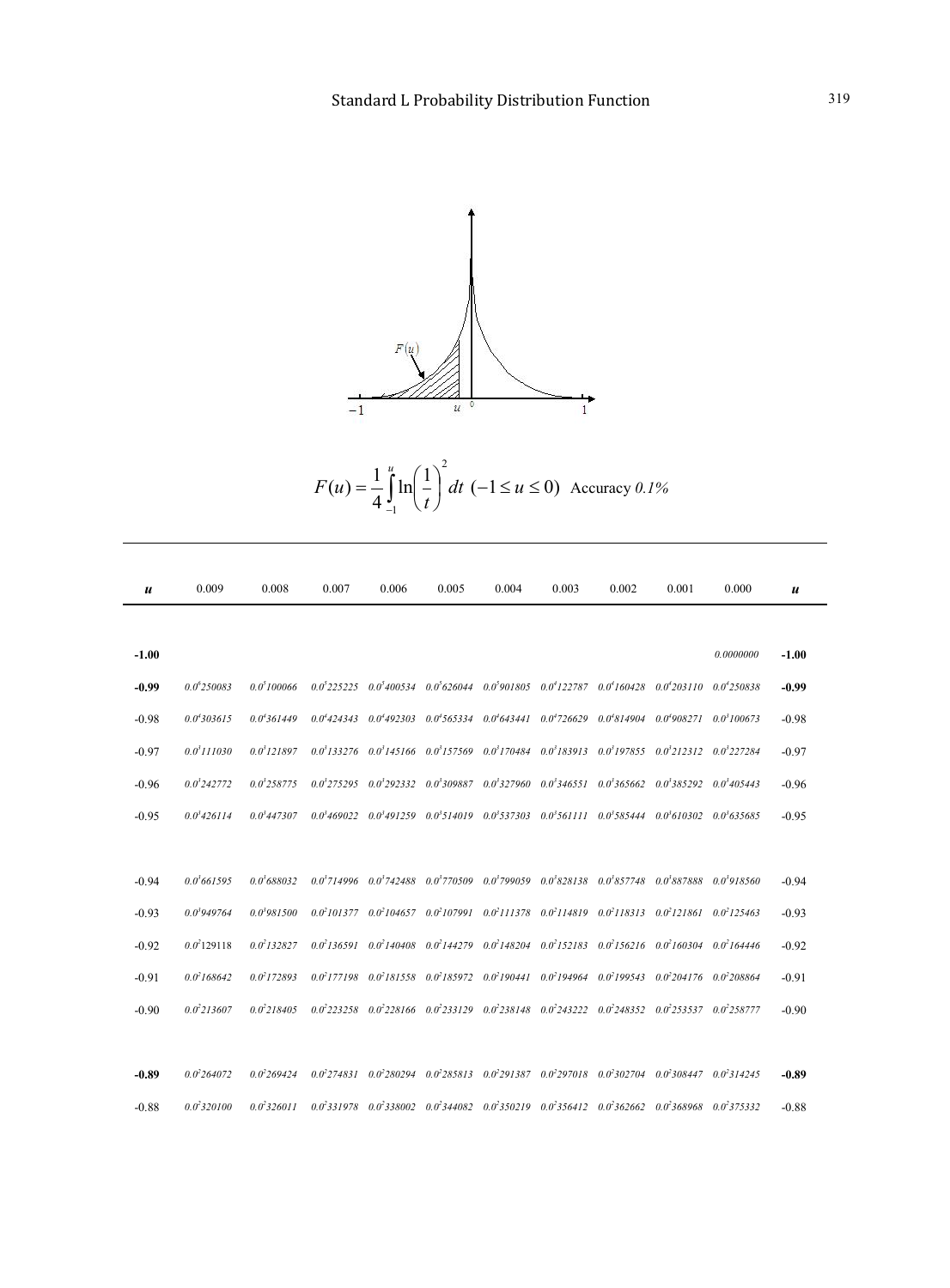| $-0.87$ | $0.0^{2}381752$  | $0.0^{2}388229$  |                 |           |           | $0.0^2$ 394763 $0.0^2$ 401354 $0.0^2$ 408002 $0.0^2$ 414707 $0.0^2$ 421469 $0.0^2$ 428289 $0.0^2$ 435166 $0.0^2$ 442100         |                                 |           |                 |                 | $-0.87$ |
|---------|------------------|------------------|-----------------|-----------|-----------|---------------------------------------------------------------------------------------------------------------------------------|---------------------------------|-----------|-----------------|-----------------|---------|
| $-0.86$ | $0.0^{2}449092$  | $0.0^{2}$ 456141 |                 |           |           | $0.0^{2}463248$ $0.0^{2}470413$ $0.0^{2}477635$ $0.0^{2}484916$ $0.0^{2}492254$ $0.0^{2}499650$ $0.0^{2}507104$ $0.0^{2}514616$ |                                 |           |                 |                 | $-0.86$ |
| $-0.85$ | $0.0^{2}$ 522186 | $0.0^{2}$ 529814 |                 |           |           | $0.0^2$ 537501 $0.0^2$ 545246 $0.0^2$ 553050 $0.0^2$ 560912 $0.0^2$ 568832 $0.0^2$ 576811 $0.0^2$ 584849 $0.0^2$ 592945         |                                 |           |                 |                 | $-0.85$ |
|         |                  |                  |                 |           |           |                                                                                                                                 |                                 |           |                 |                 |         |
| $-0.84$ | $0.0^{2}601101$  | $0.0\,609315$    |                 |           |           | $0.0^{2}617588$ $0.0^{2}625921$ $0.0^{2}634312$ $0.0^{2}642762$ $0.0^{2}651272$ $0.0^{2}659841$ $0.0^{2}668470$ $0.0^{2}677158$ |                                 |           |                 |                 | $-0.84$ |
| $-0.83$ | $0.0^{2}685905$  | $0.0^{2}694712$  |                 |           |           | $0.0^2$ 703579 $0.0^2$ 712505 $0.0^2$ 721492 $0.0^2$ 730538 $0.0^2$ 739644 $0.0^2$ 748810 $0.0^2$ 758036 $0.0^2$ 767323         |                                 |           |                 |                 | $-0.83$ |
| $-0.82$ | $0.0^{2}776669$  | $0.0^{2}786076$  |                 |           |           | $0.0^2$ 795543 $0.0^2$ 805071 $0.0^2$ 814659 $0.0^2$ 824308 $0.0^2$ 834018 $0.0^2$ 843788 $0.0^2$ 853619 $0.0^2$ 863512         |                                 |           |                 |                 | $-0.82$ |
| $-0.81$ | $0.0^{2}873465$  | $0.0^{2}883479$  |                 |           |           | $0.0^{2}893554$ $0.0^{2}903690$ $0.0^{2}913888$ $0.0^{2}924147$ $0.0^{2}934468$ $0.0^{2}944849$                                 |                                 |           | $0.0^{2}955293$ | $0.0^{2}965798$ | $-0.81$ |
| $-0.80$ | $0.0^{2}976365$  | $0.0^{2}986994$  | $0.0^{2}997685$ | 0.0100844 | 0.0101925 |                                                                                                                                 | 0.0103013  0.0104107  0.0105207 |           | 0.0106313       | 0.0107426       | $-0.80$ |
|         |                  |                  |                 |           |           |                                                                                                                                 |                                 |           |                 |                 |         |
| $-0.79$ | 0.0108545        | 0.0109670        | 0.0110801       | 0.0111939 | 0.0113083 | 0.0114233                                                                                                                       | 0.0115389                       | 0.0116552 | 0.0117721       | 0.0118897       | $-0.79$ |
| $-0.78$ | 0.0120078        | 0.0121267        | 0.0122461       | 0.0123662 | 0.0124869 | 0.0126083                                                                                                                       | 0.0127303                       | 0.0128529 | 0.0129762       | 0.0131001       | $-0.78$ |
| $-0.77$ | 0.0132246        | 0.0133498        | 0.0134757       | 0.0136021 | 0.0137293 | 0.0138570                                                                                                                       | 0.0139854                       | 0.0141145 | 0.0142442       | 0.0143746       | $-0.77$ |
| $-0.76$ | 0.0145056        | 0.0146372        | 0.0147695       | 0.0149025 | 0.0150361 | 0.0151704                                                                                                                       | 0.0153053                       | 0.0154409 | 0.0155771       | 0.0157140       | $-0.76$ |
| $-0.75$ | 0.0158515        | 0.0159898        | 0.0161286       | 0.0162681 | 0.0164083 | 0.0165492                                                                                                                       | 0.0166907                       | 0.0168329 | 0.0169757       | 0.0171192       | $-0.75$ |
|         |                  |                  |                 |           |           |                                                                                                                                 |                                 |           |                 |                 |         |
| $-0.74$ | 0.0172634        | 0.0174082        | 0.0175537       | 0.0176999 | 0.0178468 | 0.0179943                                                                                                                       | 0.0181425                       | 0.0182914 | 0.0184409       | 0.0185911       | $-0.74$ |
| $-0.73$ | 0.0187420        | 0.0188936        | 0.0190458       | 0.0191987 | 0.0193523 | 0.0195066                                                                                                                       | 0.0196616                       | 0.0198172 | 0.0199736       | 0.0201306       | $-0.73$ |
| $-0.72$ | 0.0202883        | 0.0204467        | 0.0206057       | 0.0207655 | 0.0209259 | 0.0210871                                                                                                                       | 0.0212489                       | 0.0214114 | 0.0215746       | 0.0217385       | $-0.72$ |
| $-0.71$ | 0.0219031        | 0.0220684        | 0.0222344       | 0.0224011 | 0.0225685 | 0.0227366                                                                                                                       | 0.0229054                       | 0.0230749 | 0.0232450       | 0.0234159       | $-0.71$ |
| $-0.70$ | 0.0235875        | 0.0237598        | 0.0239328       | 0.0241066 | 0.0242810 | 0.0244561                                                                                                                       | 0.0246320                       | 0.0248085 | 0.0249858       | 0.0251638       | $-0.70$ |
|         |                  |                  |                 |           |           |                                                                                                                                 |                                 |           |                 |                 |         |
| $-0.69$ | 0.0253425        | 0.0255219        | 0.0257020       | 0.0258828 | 0.0260644 | 0.0262467                                                                                                                       | 0.0264297                       | 0.0266134 | 0.0267979       | 0.0269830       | $-0.69$ |
| $-0.68$ | 0.0271689        | 0.0273555        | 0.0275429       | 0.0277310 | 0.0279198 | 0.0281093                                                                                                                       | 0.0282996                       | 0.0284905 | 0.0286823       | 0.0288748       | $-0.68$ |
| $-0.67$ | 0.0290680        | 0.0292619        | 0.0294566       | 0.0296520 | 0.0298481 | 0.0300450                                                                                                                       | 0.0302427                       | 0.0304410 | 0.0306401       | 0.0308400       | $-0.67$ |
| $-0.66$ | 0.0310406        | 0.0312420        | 0.0314441       | 0.0316470 | 0.0318506 | 0.0320549                                                                                                                       | 0.0322600                       | 0.0324659 | 0.0326725       | 0.0328799       | $-0.66$ |
| $-0.65$ | 0.0330880        | 0.0332969        | 0.0335066       | 0.0337170 | 0.0339282 | 0.0341401                                                                                                                       | 0.0343528                       | 0.0345663 | 0.0347805       | 0.0349956       | $-0.65$ |
|         |                  |                  |                 |           |           |                                                                                                                                 |                                 |           |                 |                 |         |
| $-0.64$ | 0.0352113        | 0.0354279        | 0.0356452       | 0.0358633 | 0.0360821 | 0.0363018                                                                                                                       | 0.0365222                       | 0.0367434 | 0.0369654       | 0.0371881       | $-0.64$ |
| $-0.63$ | 0.0374117        | 0.0376360        | 0.0378611       | 0.0380870 | 0.0383136 | 0.0385411                                                                                                                       | 0.0387693                       | 0.0389984 | 0.0392282       | 0.0394588       | $-0.63$ |
| $-0.62$ | 0.0396902        | 0.0399225        | 0.0401555       | 0.0403893 | 0.0406239 | 0.0408593                                                                                                                       | 0.0410955                       | 0.0413325 | 0.0415703       | 0.0418089       | $-0.62$ |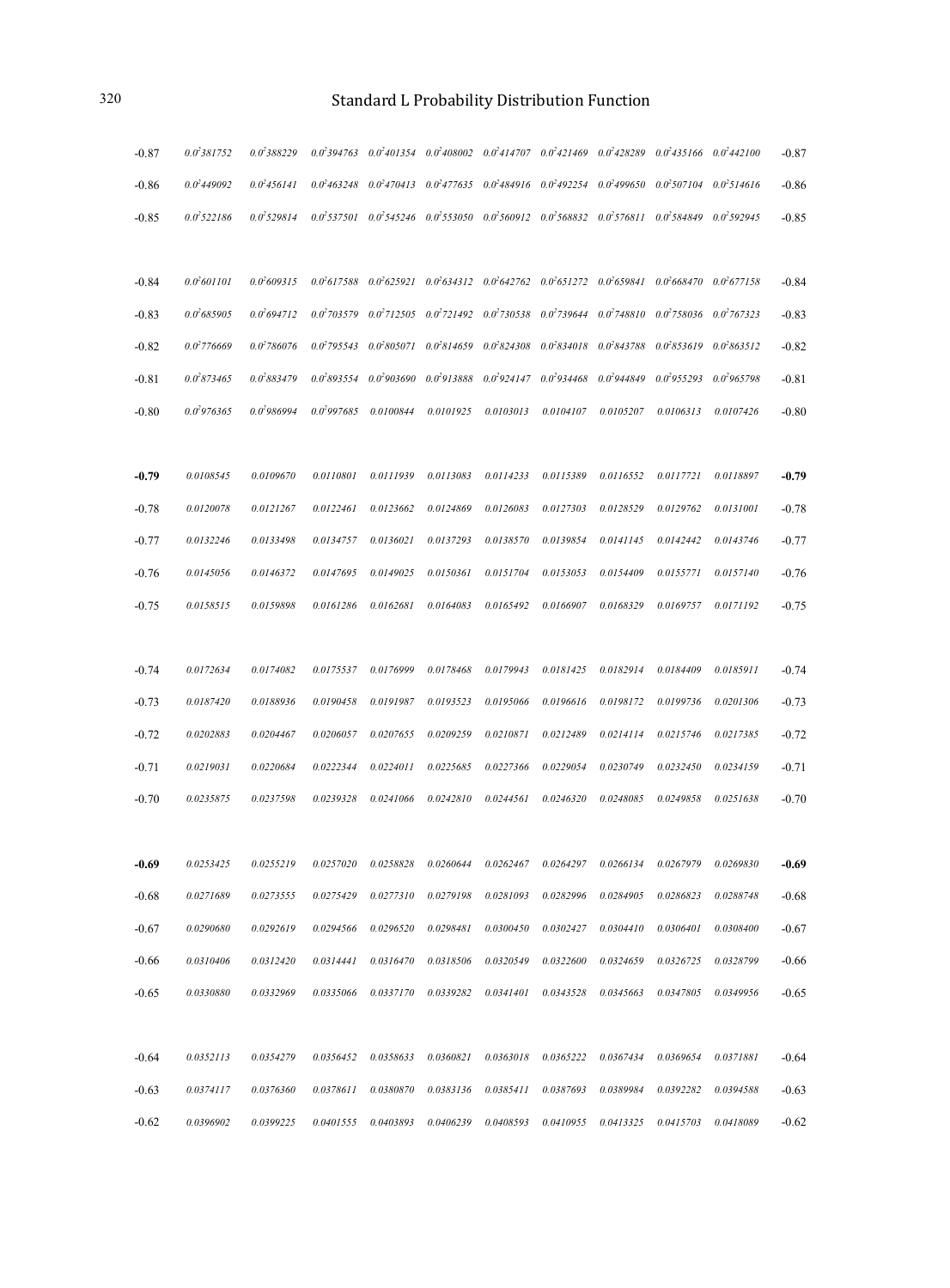| $-0.61$ | 0.0420483 | 0.0422886 | 0.0425296 | 0.0427714                                             | 0.0430141 | 0.0432576            | 0.0435018 | 0.0437470 | 0.0439929 | 0.0442396 | $-0.61$ |
|---------|-----------|-----------|-----------|-------------------------------------------------------|-----------|----------------------|-----------|-----------|-----------|-----------|---------|
| $-0.60$ | 0.0444872 | 0.0447356 | 0.0449848 | 0.0452348                                             | 0.0454856 | 0.0457373            | 0.0459898 | 0.0462432 | 0.0464973 | 0.0467523 | $-0.60$ |
|         |           |           |           |                                                       |           |                      |           |           |           |           |         |
| $-0.59$ | 0.0470081 | 0.0472648 | 0.0475223 | 0.0477806                                             | 0.0480398 | 0.0482998            | 0.0485607 | 0.0488224 | 0.0490849 | 0.0493483 | $-0.59$ |
| $-0.58$ | 0.0496126 | 0.0498777 | 0.0501436 | 0.0504104                                             | 0.0506780 | 0.0509465            | 0.0512159 | 0.0514861 | 0.0517572 | 0.0520291 | $-0.58$ |
| $-0.57$ | 0.0523019 | 0.0525756 | 0.0528501 | 0.0531255                                             | 0.0534017 | 0.0536789            | 0.0539569 | 0.0542357 | 0.0545155 | 0.0547961 | $-0.57$ |
| $-0.56$ | 0.0550776 | 0.0553600 | 0.0556432 | 0.0559274                                             | 0.0562124 | 0.0564983            | 0.0567851 | 0.0570728 | 0.0573614 | 0.0576508 | $-0.56$ |
| $-0.55$ | 0.0579412 | 0.0582324 | 0.0585246 | 0.0588176                                             | 0.0591116 | 0.0594064            | 0.0597022 | 0.0599988 | 0.0602964 | 0.0605948 | $-0.55$ |
|         |           |           |           |                                                       |           |                      |           |           |           |           |         |
| $-0.54$ | 0.0608942 | 0.0611945 | 0.0614957 | 0.0617978                                             | 0.0621008 | 0.0624048            | 0.0627096 | 0.0630154 | 0.0633221 | 0.0636297 | $-0.54$ |
| $-0.53$ | 0.0639383 | 0.0642478 | 0.0645582 | 0.0648695                                             | 0.0651818 | 0.0654950            | 0.0658092 | 0.0661243 | 0.0664403 | 0.0667573 | $-0.53$ |
| $-0.52$ | 0.0670752 | 0.0673940 | 0.0677138 | 0.0680346                                             | 0.0683563 | 0.0686789            | 0.0690025 | 0.0693271 | 0.0696526 | 0.0699791 | $-0.52$ |
| $-0.51$ | 0.0703066 | 0.0706350 | 0.0709643 | 0.0712947                                             | 0.0716260 | 0.0719583            | 0.0722915 | 0.0726258 | 0.0729610 | 0.0732971 | $-0.51$ |
| $-0.50$ | 0.0736343 | 0.0739724 | 0.0743116 | 0.0746517                                             | 0.0749928 | 0.0753349            | 0.0756780 | 0.0760221 | 0.0763671 | 0.0767132 | $-0.50$ |
|         |           |           |           |                                                       |           |                      |           |           |           |           |         |
| $-0.49$ | 0.0770603 | 0.0774084 | 0.0777574 | 0.0781075                                             | 0.0784586 | 0.0788107            | 0.0791638 | 0.0795180 | 0.0798731 | 0.0802293 | $-0.49$ |
| $-0.48$ | 0.0805865 | 0.0809447 | 0.0813039 | 0.0816642                                             | 0.0820255 | 0.0823878            | 0.0827511 | 0.0831155 | 0.0834809 | 0.0838474 | $-0.48$ |
| $-0.47$ | 0.0842149 | 0.0845835 | 0.0849530 | 0.0853237                                             | 0.0856954 | 0.0860681            | 0.0864419 | 0.0868168 | 0.0871927 | 0.0875697 | $-0.47$ |
| $-0.46$ | 0.0879477 | 0.0883268 | 0.0887070 | 0.0890883                                             | 0.0894706 | 0.0898540            | 0.0902385 | 0.0906240 | 0.0910107 | 0.0913984 | $-0.46$ |
| $-0.45$ | 0.0917872 | 0.0921771 | 0.0925681 | 0.0929602                                             | 0.0933533 | 0.0937476            | 0.0941430 | 0.0945395 | 0.0949371 | 0.0953358 | $-0.45$ |
|         |           |           |           |                                                       |           |                      |           |           |           |           |         |
| $-0.44$ | 0.0957356 | 0.0961365 | 0.0965385 | 0.0969417                                             | 0.0973460 | 0.0977514            | 0.0981579 | 0.0985656 | 0.0989744 | 0.0993843 | $-0.44$ |
| $-0.43$ | 0.0997953 | 0.1002075 | 0.1006209 | 0.1010354                                             |           | 0.1014510  0.1018678 | 0.1022857 | 0.1027048 | 0.1031250 | 0.1035464 | $-0.43$ |
| $-0.42$ | 0.1039690 | 0.1043927 | 0.1048176 | 0.1052437                                             | 0.1056710 | 0.1060994            | 0.1065290 | 0.1069598 | 0.1073917 | 0.1078249 | $-0.42$ |
| $-0.41$ | 0.1082592 | 0.1086948 | 0.1091315 | 0.1095694                                             | 0.1100086 | 0.1104489            | 0.1108905 | 0.1113332 | 0.1117772 | 0.1122224 | $-0.41$ |
| $-0.40$ | 0.1126688 | 0.1131164 | 0.1135653 | 0.1140154                                             | 0.1144667 | 0.1149192            | 0.1153730 | 0.1158281 | 0.1162843 | 0.1167419 | $-0.40$ |
|         |           |           |           |                                                       |           |                      |           |           |           |           |         |
| $-0.39$ | 0.1172006 | 0.1176606 |           | 0.1181219  0.1185845                                  |           | 0.1190483  0.1195133 | 0.1199797 | 0.1204473 | 0.1209162 | 0.1213863 | $-0.39$ |
| $-0.38$ | 0.1218578 | 0.1223305 | 0.1228045 | 0.1232798                                             | 0.1237565 | 0.1242344            | 0.1247136 | 0.1251941 | 0.1256759 | 0.1261590 | $-0.38$ |
| $-0.37$ | 0.1266435 | 0.1271293 | 0.1276163 | 0.1281048                                             | 0.1285945 | 0.1290856            | 0.1295780 | 0.1300718 | 0.1305669 | 0.1310633 | $-0.37$ |
| $-0.36$ | 0.1315611 | 0.1320603 | 0.1325608 | 0.1330627  0.1335659  0.1340705  0.1345765  0.1350839 |           |                      |           |           | 0.1355926 | 0.1361028 | $-0.36$ |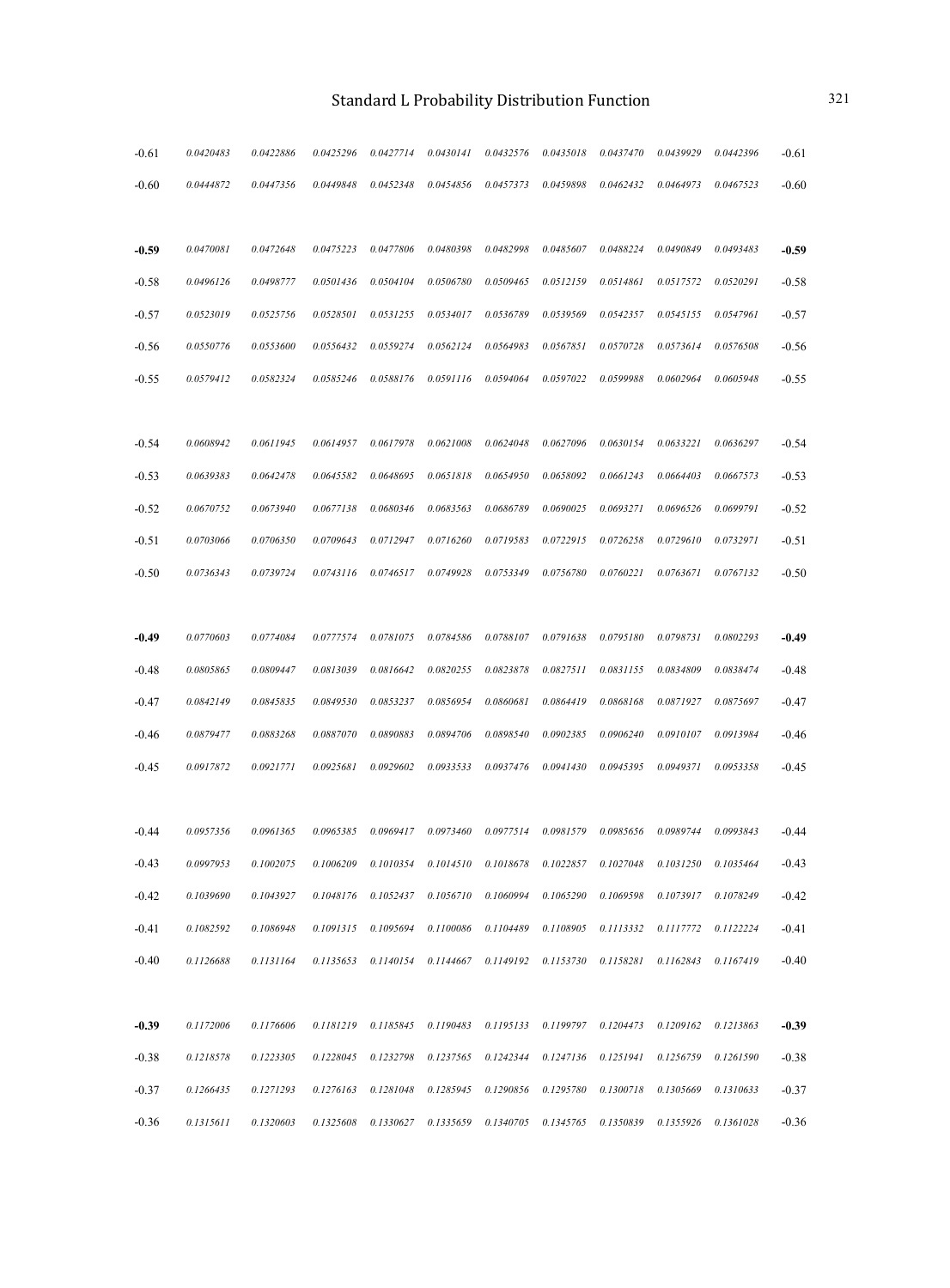| $-0.35$ | 0.1366143 | 0.1371272 | 0.1376415                                                                                       | 0.1381572 | 0.1386743 | 0.1391929                                                                                                                          | 0.1397128 | 0.1402342 | 0.1407569                       | 0.1412811 | $-0.35$ |
|---------|-----------|-----------|-------------------------------------------------------------------------------------------------|-----------|-----------|------------------------------------------------------------------------------------------------------------------------------------|-----------|-----------|---------------------------------|-----------|---------|
| $-0.34$ | 0.1418068 | 0.1423338 | 0.1428623                                                                                       | 0.1433922 | 0.1439236 | 0.1444565                                                                                                                          | 0.1449907 | 0.1455265 | 0.1460637                       | 0.1466024 | $-0.34$ |
| $-0.33$ | 0.1471425 | 0.1476841 | 0.1482272                                                                                       | 0.1487718 | 0.1493179 | 0.1498654                                                                                                                          | 0.1504145 | 0.1509650 | 0.1515171                       | 0.1520707 | $-0.33$ |
| $-0.32$ | 0.1526258 | 0.1531824 | 0.1537405                                                                                       | 0.1543002 | 0.1548614 | 0.1554241                                                                                                                          | 0.1559884 | 0.1565542 | 0.1571216                       | 0.1576906 | $-0.32$ |
| $-0.31$ | 0.1582610 | 0.1588331 | 0.1594067                                                                                       | 0.1599819 | 0.1605587 | 0.1611371                                                                                                                          | 0.1617171 | 0.1622987 | 0.1628819                       | 0.1634666 | $-0.31$ |
| $-0.30$ | 0.1640530 | 0.1646411 | 0.1652307                                                                                       | 0.1658220 | 0.1664149 | 0.1670094                                                                                                                          | 0.1676056 | 0.1682034 | 0.1688029                       | 0.1694041 | $-0.30$ |
|         |           |           |                                                                                                 |           |           |                                                                                                                                    |           |           |                                 |           |         |
| $-0.29$ | 0.1700069 | 0.1706114 | 0.1712176                                                                                       | 0.1718254 | 0.1724350 | 0.1730462                                                                                                                          | 0.1736591 | 0.1742738 | 0.1748901                       | 0.1755082 | $-0.29$ |
| $-0.28$ | 0.1761280 | 0.1767495 | 0.1773728                                                                                       | 0.1779978 | 0.1786246 | 0.1792531                                                                                                                          | 0.1798834 | 0.1805154 | 0.1811492                       | 0.1817848 | $-0.28$ |
| $-0.27$ | 0.1824222 | 0.1830614 | 0.1837023                                                                                       | 0.1843451 | 0.1849897 | 0.1856361                                                                                                                          | 0.1862843 | 0.1869344 | 0.1875863                       | 0.1882400 | $-0.27$ |
| $-0.26$ | 0.1888956 | 0.1895530 | 0.1902124                                                                                       | 0.1908736 | 0.1915366 | 0.1922016                                                                                                                          | 0.1928684 | 0.1935372 | 0.1942078                       | 0.1948804 | $-0.26$ |
| $-0.25$ | 0.1955549 | 0.1962314 | 0.1969097                                                                                       | 0.1975900 | 0.1982723 | 0.1989565                                                                                                                          | 0.1996427 | 0.2003309 | 0.2010211                       | 0.2017132 | $-0.25$ |
|         |           |           |                                                                                                 |           |           |                                                                                                                                    |           |           |                                 |           |         |
| $-0.24$ | 0.2024074 | 0.2031035 | 0.2038017                                                                                       | 0.2045019 | 0.2052041 | 0.2059084                                                                                                                          | 0.2066147 | 0.2073231 | 0.2080335                       | 0.2087460 | $-0.24$ |
| $-0.23$ | 0.2094606 | 0.2101773 | 0.2108961                                                                                       | 0.2116170 | 0.2123401 | 0.2130652                                                                                                                          | 0.2137925 | 0.2145219 | 0.2152535                       | 0.2159873 | $-0.23$ |
| $-0.22$ | 0.2167232 | 0.2174613 | 0.2182016                                                                                       | 0.2189441 | 0.2196888 | 0.2204358                                                                                                                          | 0.2211849 | 0.2219364 | 0.2226900                       | 0.2234459 | $-0.22$ |
| $-0.21$ | 0.2242042 | 0.2249646 | 0.2257274                                                                                       | 0.2264925 | 0.2272599 | 0.2280296                                                                                                                          | 0.2288017 | 0.2295761 | 0.2303529                       | 0.2311320 | $-0.21$ |
| $-0.20$ | 0.2319135 | 0.2326974 | 0.2334837                                                                                       | 0.2342725 | 0.2350636 | 0.2358572                                                                                                                          | 0.2366532 | 0.2374518 | 0.2382527                       | 0.2390562 | $-0.20$ |
|         |           |           |                                                                                                 |           |           |                                                                                                                                    |           |           |                                 |           |         |
| $-0.19$ | 0.2398622 | 0.2406707 | 0.2414817                                                                                       | 0.2422952 | 0.2431113 | 0.2439300                                                                                                                          | 0.2447512 | 0.2455750 | 0.2464015                       | 0.2472305 | $-0.19$ |
| $-0.18$ | 0.2480622 | 0.2488965 | 0.2497335                                                                                       | 0.2505732 | 0.2514156 | 0.2522606                                                                                                                          | 0.2531084 | 0.2539589 | 0.2548121                       | 0.2556681 | $-0.18$ |
| -0.17   | 0.2565269 | 0.2573885 |                                                                                                 |           |           | $0.2582529 \qquad 0.2591201 \qquad 0.2599902 \qquad 0.2608631 \qquad 0.2617389 \qquad 0.2626176 \qquad 0.2634992 \qquad 0.2643837$ |           |           |                                 |           | $-0.17$ |
| $-0.16$ | 0.2652711 | 0.2661615 | $0.2670549$ $0.2679513$ $0.2688507$ $0.2697531$ $0.2706586$ $0.2715671$ $0.2724788$ $0.2733935$ |           |           |                                                                                                                                    |           |           |                                 |           | $-0.16$ |
| $-0.15$ | 0.2743113 | 0.2752323 |                                                                                                 |           |           | 0.2761565  0.2770839  0.2780144  0.2789482  0.2798852                                                                              |           |           | 0.2808255  0.2817691  0.2827160 |           | $-0.15$ |
|         |           |           |                                                                                                 |           |           |                                                                                                                                    |           |           |                                 |           |         |
| $-0.14$ | 0.2836662 | 0.2846198 |                                                                                                 |           |           | $0.2855768$ $0.2865371$ $0.2875009$ $0.2884682$ $0.2894389$ $0.2904131$ $0.2913908$ $0.2923721$                                    |           |           |                                 |           | $-0.14$ |
| $-0.13$ | 0.2933569 | 0.2943454 |                                                                                                 |           |           | 0.2953375  0.2963332  0.2973326  0.2983357  0.2993425                                                                              |           | 0.3003531 | 0.3013675   0.3023856           |           | $-0.13$ |
| $-0.12$ | 0.3034077 | 0.3044336 |                                                                                                 |           |           | $0.3054634$ $0.3064972$ $0.3075349$ $0.3085766$ $0.3096224$ $0.3106722$ $0.3117261$                                                |           |           |                                 | 0.3127842 | $-0.12$ |
| $-0.11$ | 0.3138464 | 0.3149128 |                                                                                                 |           |           | 0.3159835 0.3170584 0.3181377 0.3192213 0.3203092 0.3214016 0.3224985 0.3235999                                                    |           |           |                                 |           | $-0.11$ |
| $-0.10$ | 0.3247058 | 0.3258163 |                                                                                                 |           |           | 0.3269314  0.3280512  0.3291758  0.3303051                                                                                         | 0.3314391 |           | 0.3325781 0.3337219             | 0.3348707 | $-0.10$ |